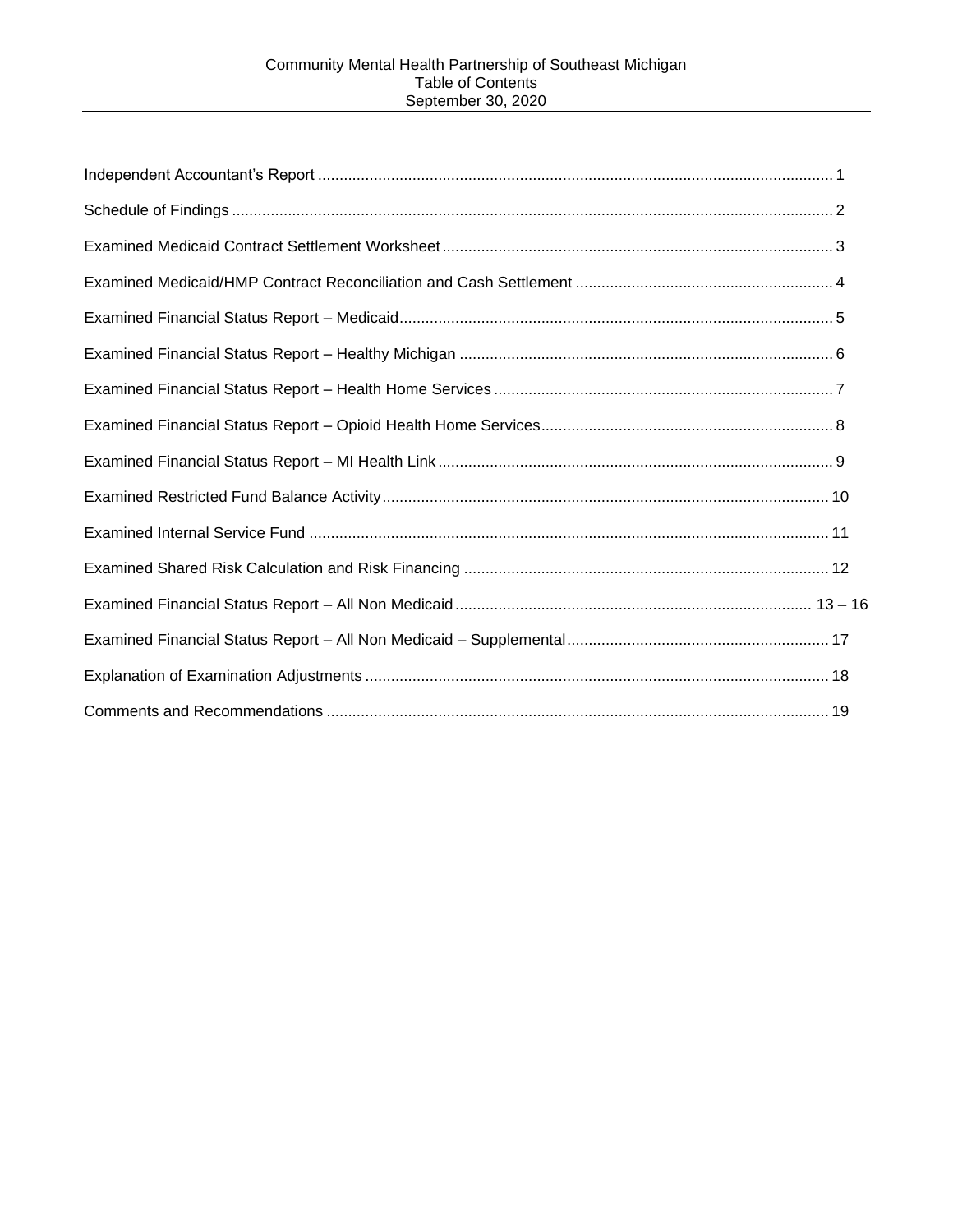

#### **INDEPENDENT ACCOUNTANT'S REPORT ON COMPLIANCE**

To the Members of the Board Community Mental Health Partnership of Southeast Michigan Ann Arbor, Michigan

#### **Report On Compliance**

We have examined Community Mental Health Partnership of Southeast Michigan's (the PIHP) compliance with the requirements described in the *Compliance Examination Guidelines* issued by Michigan Department of Health and Human Services that are applicable to its Medicaid Contract, General Fund (GF) Contract, Community Mental Health Services (CMHS) Block Grant, and Substance Abuse Prevention and Treatment (SAPT) Block Grant programs for the year ended September 30, 2020.

#### **Management's Responsibility**

Management is responsible for compliance with the requirements of laws, regulations, contracts, and grants applicable to its Medicaid Contract, GF Contract, CMHS Block Grant, and SAPT Block Grant programs.

#### **Independent Accountants' Responsibility**

Our responsibility is to express an opinion on the PIHP's compliance with the Medicaid Contract, GF Contract, CMHS Block Grant, and SAPT Block Grant programs based on our examination of the compliance requirements referred to above.

Our examination of compliance was conducted in accordance with attestation standards established by the American Institute of Certified Public Accountants. Those standards require that we plan and perform the examination to obtain reasonable assurance about whether the PIHP complied, in all material respects, with the compliance requirements referred to above.

An examination involves performing procedures to obtain evidence about the PIHP's compliance with the specified requirements referred to above. The nature, timing, and extent of the procedures selected depend on our judgement, including an assessment of the risk of material noncompliance, whether due to fraud or error.

We believe that the evidence we obtained is sufficient and appropriate to provide a reasonable basis for our opinion. However, our examination does not provide a legal determination of the PIHP's compliance.

#### **Opinion on Each Program**

In our opinion, the PIHP complied, in all material respects, with the specified requirements referred to above that are applicable to its Medicaid Contract, GF Contract, CMHS Block Grant, and SAPT Block Grant programs for the year ended September 30, 2020.

#### **Purpose of this Report**

This report is intended solely for the information and use of the board and management of the PIHP and the Michigan Department of Health and Human Services, and is not intended to be, and should not be, used by anyone other than these specified parties.

Roshund, Prestage & Consavy, P.C.

Roslund, Prestage & Company, P.C. Certified Public Accountants

June 30, 2021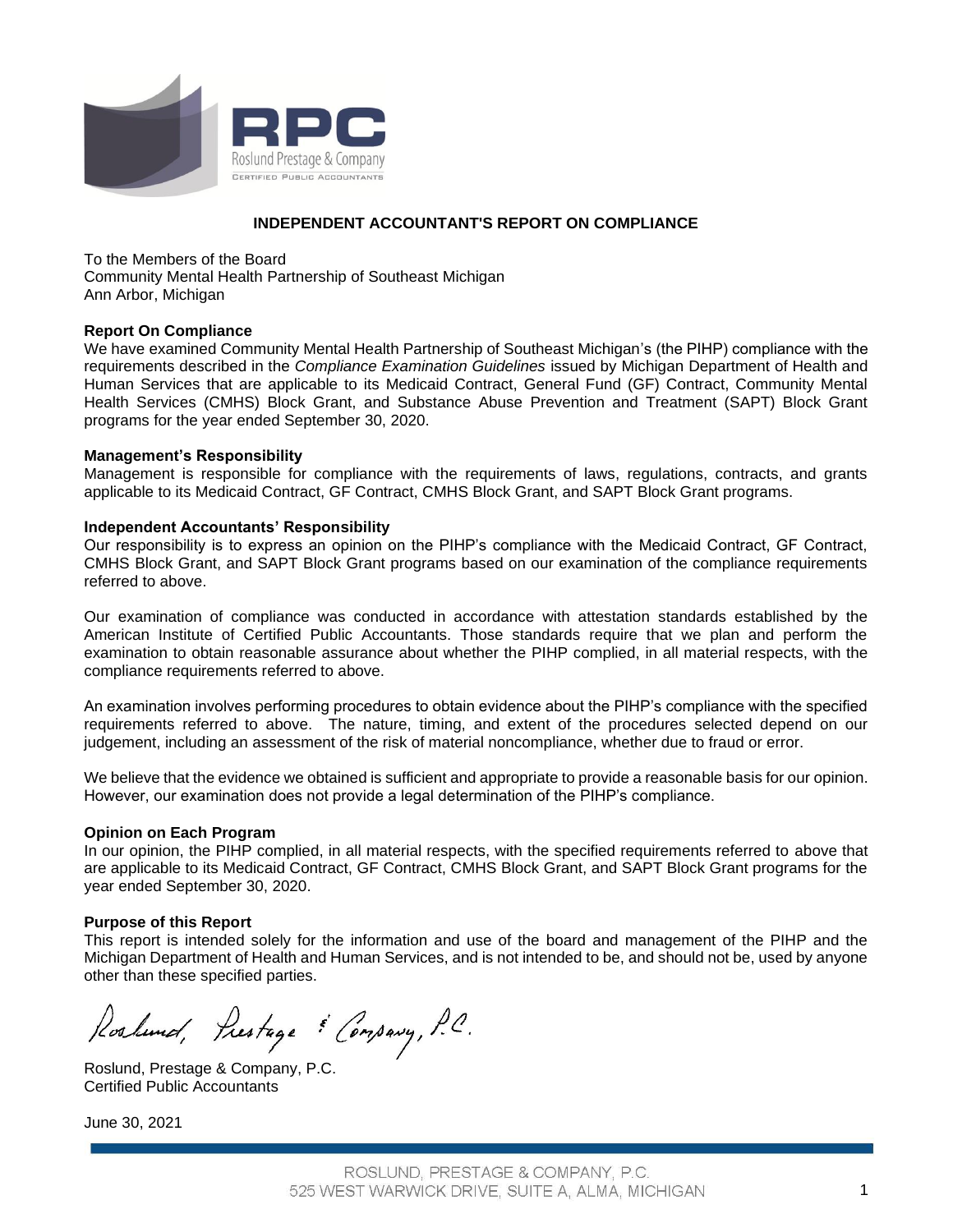Control deficiencies that are individually or cumulatively material weaknesses in internal control over the Medicaid Contract, General Fund Contract, and/or Community Mental Health Services Block Grant Program(s):

None

Material noncompliance with the provisions of laws, regulations, or contracts related to the Medicaid Contract, General Fund Contract, and/or Community Mental Health Services Block Grant Program(s):

None

Known fraud affecting the Medicaid Contract, General Fund Contract, and/or Community Mental Health Services Block Grant Program(s):

None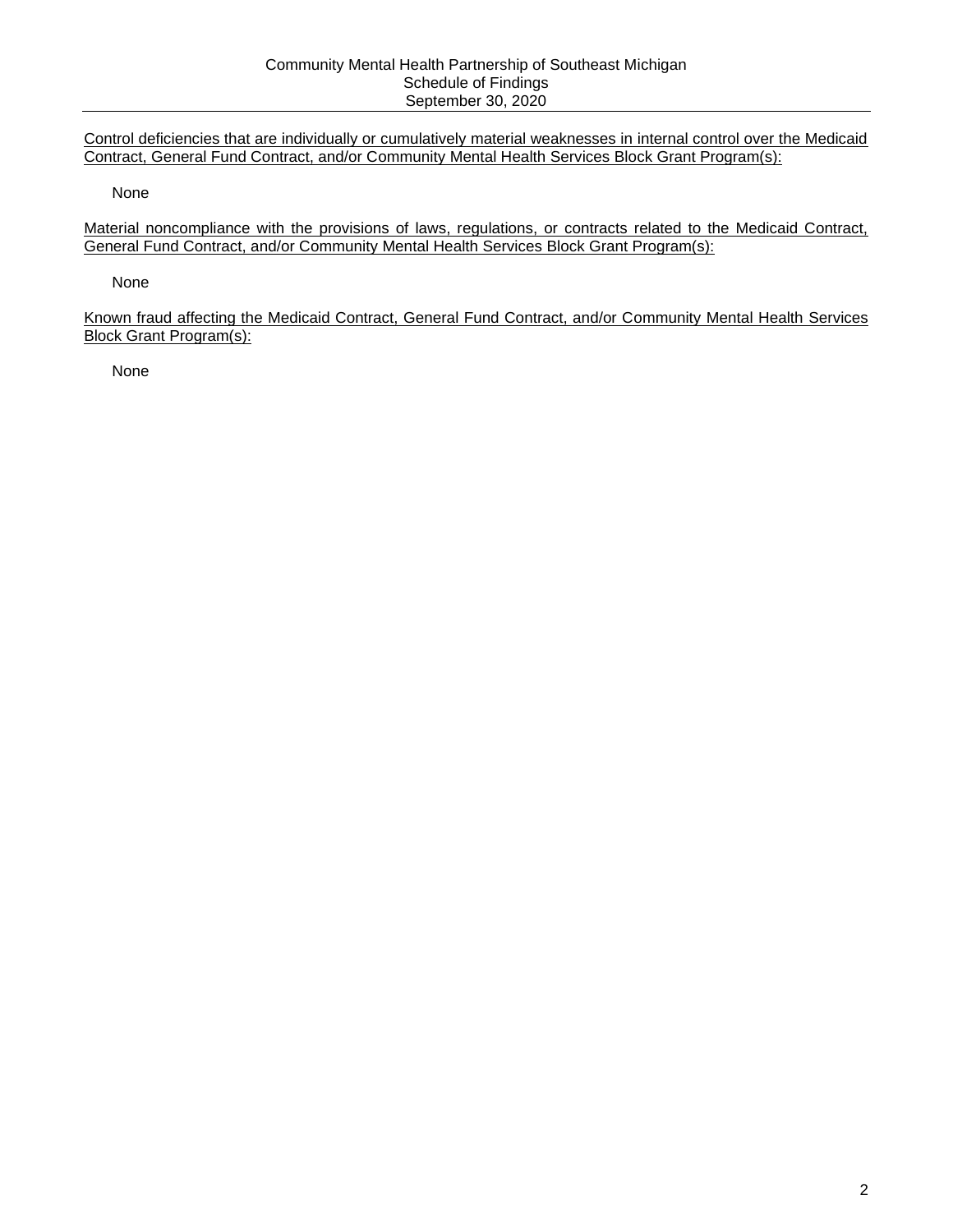**PIHP:** 

| $\blacksquare$ 3. | <b>Medicaid Savings / Medicaid Lapse Calculation</b> | <b>Amount</b> |
|-------------------|------------------------------------------------------|---------------|
|                   | a. Specialty Managed Care - Medicaid Capitation      | 175.755.648   |

| 100%<br>(95)<br>Bano<br>◡ ୵∪                         | 8,787,782 | PIHP<br>' retains              |
|------------------------------------------------------|-----------|--------------------------------|
| $-95%$<br>(90)<br><br>Band $#2$<br>◡ ୵<br><u>.</u> . | 8,787,782 | MDHHS<br>Shared<br><b>PIHP</b> |

| ⌒<br>U. | Band # 1                 |  |  |  |  |
|---------|--------------------------|--|--|--|--|
|         | 2. Sub-Total - Band # 1  |  |  |  |  |
|         | $3.$ Band # 2            |  |  |  |  |
|         | 4. Sub-Total - Band $#2$ |  |  |  |  |
|         | 5. Band $#3$             |  |  |  |  |
|         | 6. Totals                |  |  |  |  |

**6.**

| <b>Specialty Managed Care - Medicaid</b>                                                                   | <b>Medicaid</b>     | <b>Healthy MI Plan</b> | <b>Children's</b><br><b>Waiver</b> | <b>SED</b> | <b>HSW</b>      | <b>DHIP</b> | Total            | <b>FY Indicator</b>   |
|------------------------------------------------------------------------------------------------------------|---------------------|------------------------|------------------------------------|------------|-----------------|-------------|------------------|-----------------------|
| a. Current Fiscal Year - Medicaid Revenue rec'd thru 9/30                                                  | 112,547,570         | 19,085,102             | 1,387,410                          | 262,314    | 47,578,010      | 131,843     | 180,992,249      | <b>FY 20</b>          |
| b. Current Fiscal Year - Medicaid Revenue Accruals                                                         |                     |                        |                                    |            |                 | 112,782     | 112,782          | <b>FY 20</b>          |
| c. Less Direct Care Wage Revenue                                                                           | (3,325,793)         | (223, 026)             | (145, 826)                         | (3,352)    | (2,653,508)     |             | (6,351,505)      | <b>FY 20</b>          |
| Sub-Total Current Fiscal Year Medicaid Revenue: \$                                                         | $109,221,777$ \ \\$ | 18,862,076   \$        |                                    | 258,962    | 44,924,502   \$ | 244,625     | 174,753,526      | <b>FY 20</b>          |
| e. Prior Fiscal Year 1 - Accrual Adjustment - Net                                                          |                     |                        |                                    |            | (293, 344)      |             | (293, 344)       | <b>FY 19</b>          |
| . Prior Fiscal Year 2 - Accrual Adjustment - Net                                                           |                     |                        |                                    |            |                 |             |                  | <b>FY 18</b>          |
| g. Other Adjustments (DHHS Approval Required)                                                              |                     |                        |                                    |            |                 |             |                  | <b>Describe Below</b> |
| Sub-Total - Prior Year Accrual Adjustments: \$                                                             |                     |                        |                                    |            | $(293, 344)$ \$ |             | (293, 344)       |                       |
| . Total Medicaid Revenue - Current Year Settlement:                                                        |                     | $18,862,076$ \ \ \$    |                                    |            |                 | 244,625     | 174,460,182      |                       |
| Total Current Fiscal Year Performance Bonus Incentive Pool (PBIP) Withheld<br>(enter as a positive amount) | 806,176             | 136,697                | 9,937                              | 1,879      | 340,777         |             | 1,295,466<br>-\$ |                       |
| k. Total Retro-active adjustment                                                                           |                     |                        |                                    |            |                 |             | 8 S              |                       |
| . Explanation of Accrual Adjustments                                                                       |                     |                        |                                    |            |                 |             |                  |                       |

|              | <b>Revenue</b>                                                                                                                                  | <b>Expenditures</b> | Lapse     | <b>Cost Above</b><br><b>Authorizations</b>               |
|--------------|-------------------------------------------------------------------------------------------------------------------------------------------------|---------------------|-----------|----------------------------------------------------------|
|              |                                                                                                                                                 |                     |           |                                                          |
|              | 3,244,224                                                                                                                                       | 2,936,062           |           |                                                          |
|              |                                                                                                                                                 |                     |           |                                                          |
| Explanation: |                                                                                                                                                 |                     |           |                                                          |
|              |                                                                                                                                                 |                     |           |                                                          |
| $2.1$        | <b>MDHHS - Direct Care Wage Settlement</b><br>a. Direct Care Wage - (April - June)<br>b. Direct Care Wage - (July - September)<br><b>Totals</b> |                     | 3,221,799 | 2,893,223<br>(328, 576)<br>(308, 162)<br>$(636, 738)$ \$ |

| N,  | Savings (from Medicaid FSR)<br>Balance Available for S                         |  |              |                     |                         |
|-----|--------------------------------------------------------------------------------|--|--------------|---------------------|-------------------------|
|     | FSR)<br><b>Healthv</b><br>Michigan F<br>Savings (from<br>Balance Available for |  | <b>Total</b> | <b>Total Earned</b> | <b>Total</b><br>Savings |
| DZ. | I Available for Savings                                                        |  | Lapse        | <b>Savings</b>      | Corridor                |
|     |                                                                                |  |              |                     |                         |

| Гоtal | <b>Total Earned</b> | <b>Total Savings</b> |
|-------|---------------------|----------------------|
| Lapse | Savings             | Corridor             |
|       |                     |                      |
|       |                     |                      |

| <b>MDHHS - Direct Care Wage Revenue</b>               | <b>Medicaid</b> | <b>Healthy MI Plan</b> | <b>Children's</b><br><b>Waiver</b> | <b>SED</b> | <b>HSW</b> | <b>Total</b> |
|-------------------------------------------------------|-----------------|------------------------|------------------------------------|------------|------------|--------------|
| a. Direct Care Wage - (April - June) (as of 9/30)     | 1,663,923       | 112,574                | 110,452                            | ,676       | 1,326,754  | 3,215,379    |
| b. Direct Care Wage - (July - September) (as of 9/30) | 1,661,870丨      | 110,452                | 35,374                             | ,676       | 1,326,754  | 3,136,126    |
| c. Direct Care Wage - (April - June) (after 9/30)     | 7,959           | ,530                   | . .                                | 558        | (3,627)    | 6,420        |
| d. Direct Care Wage - (July - September) (after 9/30) | 38,080          | 9,009                  |                                    | .411       | 59,598     | 108,098      |
| Totals                                                |                 | 233,565                | $145,826$ \$                       | 5,321      | 2,709,479  | 6,466,023    |

| 15. | <b>Medicaid Savings - Prior Year Earnings to Expend</b> |  | FY | cν | Total |
|-----|---------------------------------------------------------|--|----|----|-------|
|     | a. Prior Year Medicaid Savings Earned - Medicaid        |  |    |    |       |
|     | b. Current Year Expenditures - Medicaid                 |  |    |    |       |
|     | c. Prior Year Medicaid Savings Earned - HMP             |  |    |    |       |
|     | d. Current Year Expenditures - HMP                      |  |    |    |       |
|     | <b>Balance of Medicaid Savings:</b>                     |  |    |    |       |

**Narrative: Both CRCS and Contract Settlement Worksheet** 

|                                                       | <b>Total</b> | <b>Total Earned</b> | <b>Total Savings</b> | % of Savings |
|-------------------------------------------------------|--------------|---------------------|----------------------|--------------|
| <b>Summary of Total Savings / Lapse</b>               | Lapse        | Savings             | <b>Corridor</b>      | by Funding   |
| Total Disposition of Medicaid Savings / Lapse         |              |                     |                      | #DIV/0!      |
| Total Disposition of Healthy Michigan Savings / Lapse |              |                     |                      | #DIV/0!      |
| Total Savings / Lapse                                 |              |                     |                      | #DIV/0!      |

#### **MDHHS/PIHP MEDICAID MANAGED SPECIALTY SUPPORTS AND SERVICES CONCURRENT WAIVER PROGRAMS EXAMINED MEDICAID CONTRACT SETTLEMENT WORKSHEET FOR THE YEAR ENDED SEPTEMBER 30, 2020**

Community Mental Health Partnership of Southeast Michigan

**FISCAL YEAR:** FY 19/20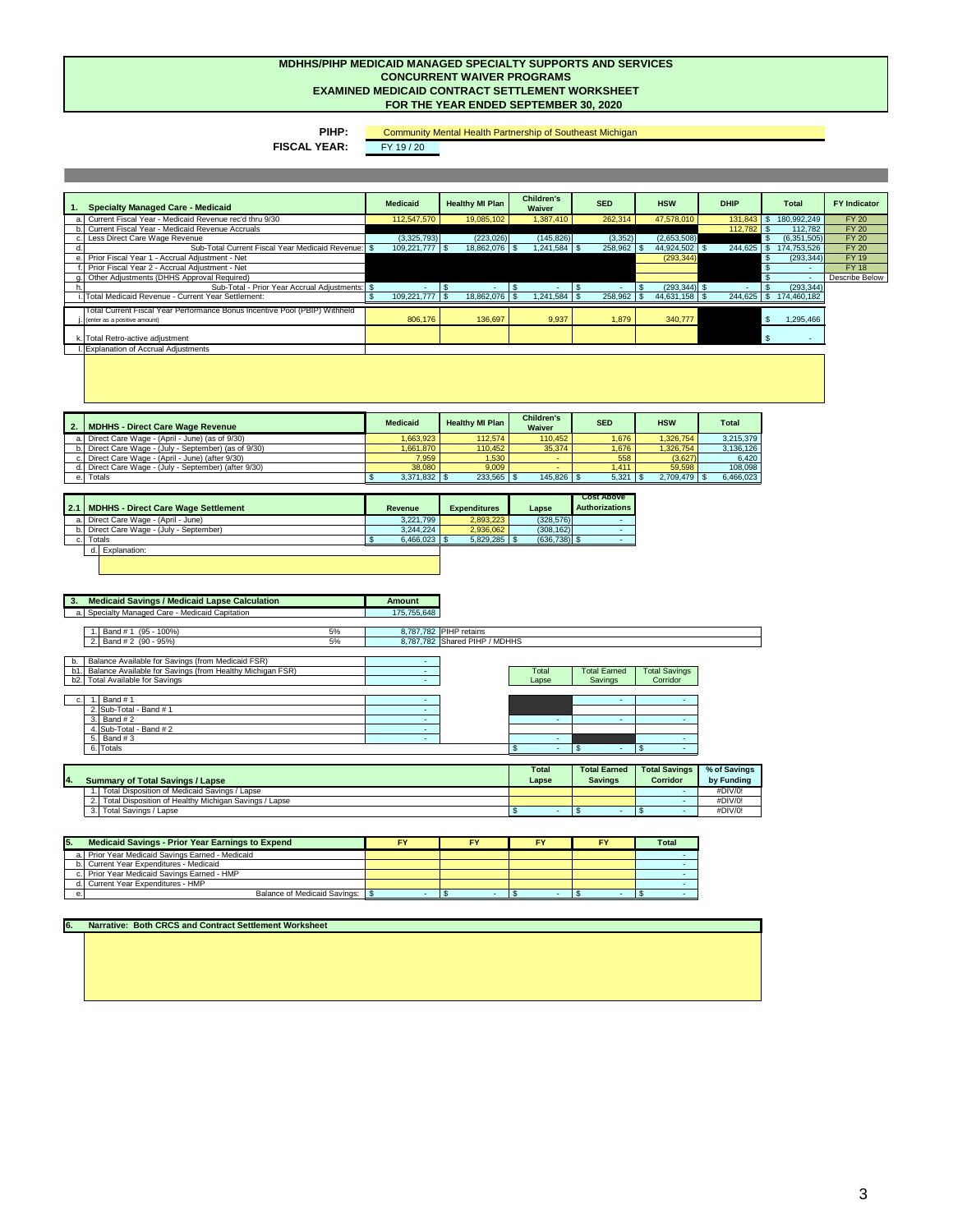| 6.1 | Total Disposition - Deficit   \$                                         |  |
|-----|--------------------------------------------------------------------------|--|
|     | 5. Redirected from Restricted Fund Balance (FSR A 335 + AI 335 + AK 335) |  |
|     | 4. Redirected Risk Corridor - MDHHS Share (FSR A 334 + AI 334)           |  |
|     | 3. Redirected Risk Corridor - PIHP Share (FSR A 333 + AI 333)            |  |
|     | Redirected from Local $(FSR A 332 + AI 332 + AK 332)$                    |  |
|     | 1. Redirected from General Fund (FSR A $331 + A1331 + AK331$ )           |  |

**PIHP:**  Community Mental Health Partnership of Southeast Michigan

| $\blacktriangleleft$ | <b>Medicaid Services - Available Resources</b>                               |                | <b>PIHP Contract Cost</b><br><b>Settled</b> |
|----------------------|------------------------------------------------------------------------------|----------------|---------------------------------------------|
|                      | a. Total Managed Care Capitation (Medicaid & Healthy Michigan Plan) incl DCW | $\mathbb{S}$   | 180,926,205                                 |
|                      |                                                                              |                |                                             |
| b                    | 1st & 3rd Party Collections - Medicaid<br>(FSR A 121)                        |                |                                             |
| C.                   | 1st & 3rd Party Collections - HMP (FSR AI 121)                               |                |                                             |
| d.                   | Prior Year Medicaid Savings (FSR A 123 + FSR AI 123)                         |                |                                             |
| е.                   | ISF Abatement - Medicaid / HMP(FSR A 124 + FSR AI 124)                       |                |                                             |
|                      | Psych Hospital HRA (FSR A 125 + FSR AI 125)                                  |                | 3,980,155                                   |
| g.                   | Redirected FROM CMHSP to CMHSP Contracts<br>(FSR A 302 + FSR AI 302)         |                |                                             |
| h.                   | Redirected FROM Non-MDHHS Earned Contracts<br>(FSR A 303 + FSR AI 303)       |                |                                             |
|                      | Redirected FROM Restricted Fund Balance (FSR A 315 + AI 315 + AK 315)        |                | 1,295,466                                   |
|                      | <b>Sub-Total Other Medicaid Services - Resources</b>                         | $\mathfrak{S}$ | 5,275,621                                   |
|                      |                                                                              |                |                                             |
| k.                   | <b>Total Medicaid Services - Available Resources</b>                         | \$             | 186,201,826                                 |

| $\overline{\phantom{a}}$<br>$-$<br>. .<br>יוטי.<br>-<br>_____ |  |
|---------------------------------------------------------------|--|

| 2.  | <b>Medicaid Services - Expenditures</b>                                           |                     |
|-----|-----------------------------------------------------------------------------------|---------------------|
| a   | PIHP Insurance Provider Assessment (IPA) Tax (FSR A 201 + FSR AI 201)             | 1,694,312           |
| b.  | Medicaid Services (incl DCW) (FSR A 202 + A 206 - A 122 - A 325)                  | 153,731,304         |
| b.1 | Healthy Michigan Plan Services (incl DCW) (FSR AI 202 + AI 205 - AI 122 - AI 325) | 15,104,501          |
| b.2 | <b>MI Health Link Medicaid Services</b><br>(FSR A 205)                            |                     |
| C.  | Deposits - ISF Medicaid / HMP (FSR A 203 + FSR AI 203)                            | 11,054,816          |
| d.  | Psych Hospital HRA (FSR A 204 + FSR AI 204)                                       | 3,980,155           |
| е.  | <b>Sub-Total Medicaid Services - Expenditures</b>                                 | 185,565,088         |
|     |                                                                                   |                     |
|     | Redirected TO CMHSP to CMHSP Contracts<br>(FSR A 301 + FSR AI 301)                |                     |
| h   | Redirected TO MI Health Link (FSR A 301c)                                         |                     |
|     | Sub-Total Medicaid Services - Redirected Expenditures                             | \$                  |
|     |                                                                                   |                     |
|     | <b>Total Medicaid Services - Expenditures</b>                                     | 185,565,088<br>් ති |

|    | <b>Disposition</b>                                 | <b>Amount</b> |
|----|----------------------------------------------------|---------------|
| a. | <b>Surplus</b>                                     |               |
|    | Transfer to Fund Balance - Medicaid Savings Earned |               |
|    | Lapse to MDHHS - Contract Settlement               |               |
|    | <b>Total Disposition - Surplus</b><br>3.           |               |

|                | <b>Net Medicaid Services Surplus / (Deficit)</b>                      |         |
|----------------|-----------------------------------------------------------------------|---------|
|                | a. Medicaid Funding Surplus / (Deficit)                               | 636,738 |
| b <sub>1</sub> | Less: Direct Care Wage Surplus / (Deficit) (Medicaid worksheet 2.1.c) | 636,738 |
| c.             | Net Medicaid Services Surplus / (Deficit)                             |         |

|                            | <b>Cash Settlement</b>      | <b>Savings</b> |
|----------------------------|-----------------------------|----------------|
| Examined                   | (636, 738)<br>$\frac{1}{2}$ |                |
| <b>Original Settlement</b> | (636, 738)                  |                |
| Increase (Decrease)        |                             |                |
|                            |                             |                |
| Comments:                  |                             |                |
|                            |                             |                |

#### **MDHHS/PIHP MEDICAID MANAGED SPECIALTY SUPPORTS AND SERVICES CONCURRENT WAIVER PROGRAMS EXAMINED MEDICAID/HMP CONTRACT RECONCILIATION AND CASH SETTLEMENT FOR THE YEAR ENDED SEPTEMBER 30, 2020**

| 4.1 | <b>Medicaid Savings Transferred To/From</b>        | <b>Amount</b>            |
|-----|----------------------------------------------------|--------------------------|
|     | <b>PIHP receiving transferred Medicaid savings</b> | <b>Total Transferred</b> |
| а.  |                                                    |                          |
| b.  |                                                    |                          |
| C.  |                                                    |                          |
| d.  |                                                    |                          |
| e.  |                                                    |                          |
|     | Total                                              | -                        |

| 5. Cash Settlement: (Due MDHHS) / Due PIHP         | <b>Amount</b> | O.    | <b>Medicaid MDHHS Commitment</b>                           | <b>Amount</b> |
|----------------------------------------------------|---------------|-------|------------------------------------------------------------|---------------|
| a. Forced Lapse to MDHHS                           | (636, 738)    | -a. I | MDHHS / PIHP Medicaid Funded Expenditures                  | 174,460,182   |
| b. Lapse to MDHHS - Contract Settlement            |               |       | <b>Earned Medicaid Savings</b>                             |               |
| c. Risk Corridor - MDHHS Share                     |               | U.    | <b>Sub-Total MDHHS Commitment</b>                          | 174,460,182   |
| d. Return of Prior Year Medicaid Savings           |               |       | Risk Corridor - MDHHS Share                                |               |
| e. Misc (please explain)                           |               | е.    | <b>Total MDHHS Medicaid Commitment</b>                     | 174,460,182   |
| f. Misc (please explain)                           |               |       | <sup>1</sup> General Fund Supplement for Unfunded Medicaid |               |
| Total Cash Settlement: (Due MDHHS) / Due PIHP   \$ | (636, 738)    |       |                                                            |               |

| 6. | <b>Medicaid MDHHS Commitment</b>                     | <b>Amount</b> |
|----|------------------------------------------------------|---------------|
| a. | MDHHS / PIHP Medicaid Funded Expenditures            | 174,460,182   |
| b. | <b>Earned Medicaid Savings</b>                       |               |
| c. | Sub-Total MDHHS Commitment                           | 174,460,182   |
| d  | <b>Risk Corridor - MDHHS Share</b>                   |               |
| е. | <b>Total MDHHS Medicaid Commitment</b>               | 174,460,182   |
|    | <b>General Fund Supplement for Unfunded Medicaid</b> |               |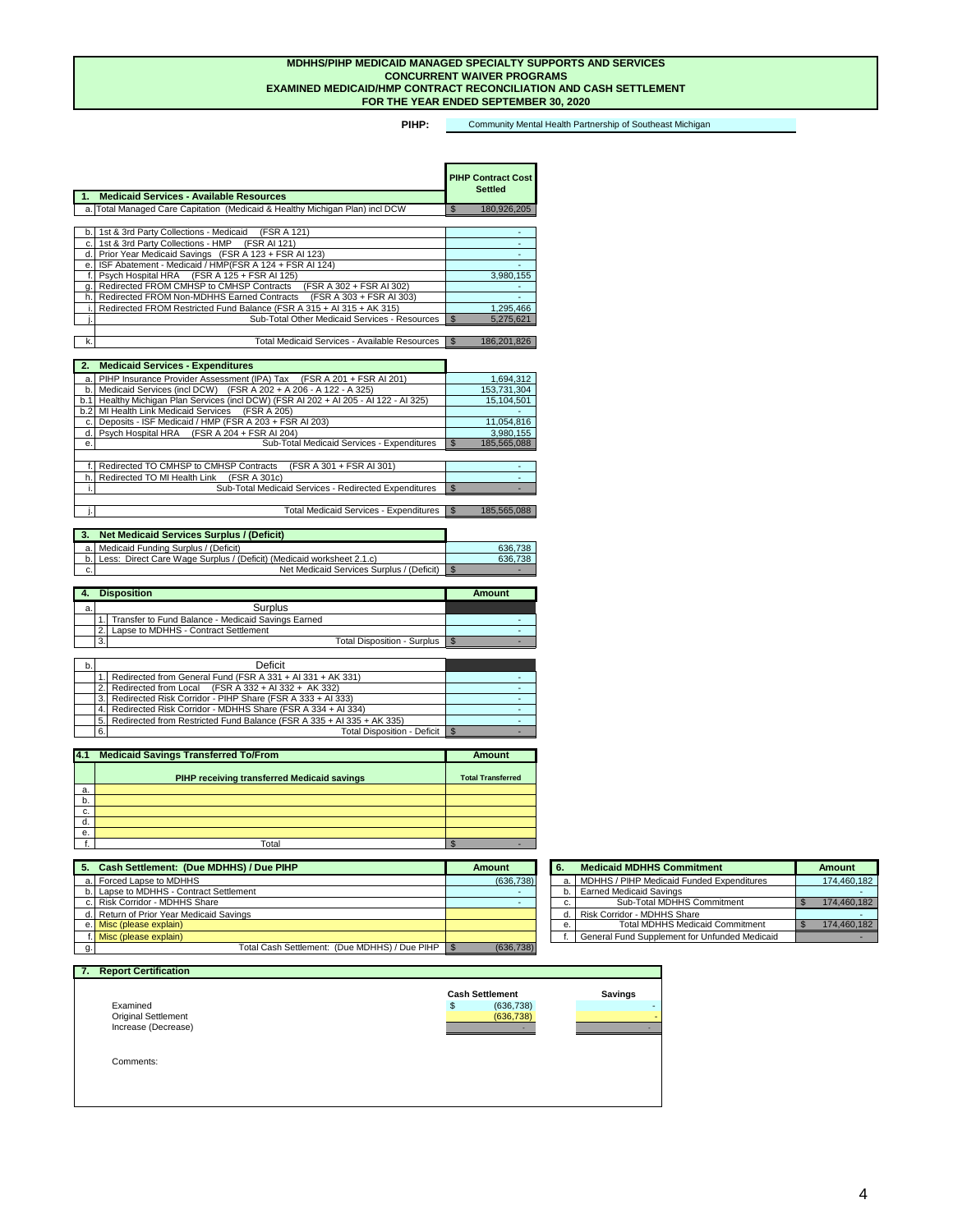| PIHP:                               | Community Mental Health Partnership of Southeast Michigan                                   | YEAR TO DATE REPORTING  |                |                   |                  |              |     |              |    |                   |
|-------------------------------------|---------------------------------------------------------------------------------------------|-------------------------|----------------|-------------------|------------------|--------------|-----|--------------|----|-------------------|
|                                     |                                                                                             | A                       | B              | C                 | D                | E.           | E.  | G            | H  |                   |
|                                     |                                                                                             |                         |                |                   |                  | <b>CMHSP</b> |     |              |    |                   |
|                                     |                                                                                             | Regional<br>Authority / |                |                   |                  |              |     |              |    | <b>PIHP Grand</b> |
|                                     |                                                                                             | Reporting               |                |                   |                  |              |     |              |    | <b>Total page</b> |
|                                     |                                                                                             | Board                   | #1             | #2                | #3               | #4           | # 5 | # 6          | #7 | 1&2               |
| 1                                   | <b>PIHP or CMHSP</b>                                                                        | <b>CMHPSM</b>           | <b>Lenawee</b> | <b>Livingston</b> | <b>Monroe</b>    | Washtenaw    |     |              |    |                   |
|                                     |                                                                                             |                         |                |                   |                  |              |     |              |    |                   |
| $\mathbf{A}$                        | <b>MEDICAID SERVICES - PIHP USE ONLY</b>                                                    |                         |                |                   |                  |              |     |              |    |                   |
| $\mathsf{A}$<br>100                 | <b>REVENUE</b>                                                                              |                         |                |                   |                  |              |     |              |    |                   |
| $\mathsf{A}$<br>101                 | Specialty Managed Care Medicaid Revenue                                                     | 155,598,106             |                |                   |                  |              |     |              |    | 155,598,106       |
| 115<br>$\mathsf{A}$                 | Medicaid Managed Care - Affiliate Contracts                                                 | (144, 397, 170)         | 16,212,158     | 28,186,936        | 30,650,463       | 69,347,613   |     |              |    |                   |
| $\mathbf{A}$<br>116                 | Direct Care Wage                                                                            | 546,156                 | 454,607        | 771,294           | 1,326,526        | 3,133,875    |     | $\sim$       |    | 6,232,458         |
| 120<br>$\mathbf{A}$                 | <b>Subtotal - Current Period Medicaid Services Revenue</b>                                  | 11,747,092              | 16,666,765     | 28,958,230        | 31,976,989       | 72,481,488   |     |              |    | 161,830,564       |
| 121<br>$\mathbf{A}$                 | 1st & 3rd Party Collections - Medicare/Medicaid Consumers - Rpting Bd                       |                         |                |                   |                  |              |     |              |    |                   |
| $\mathsf{A}$<br>122                 | 1st & 3rd Party Collections - Medicare/Medicaid Consumers - Affiliate                       |                         | 57,629         |                   | 17,939           | 172,395      |     |              |    | 247,963           |
| 123<br>A                            | Prior Year Medicaid Savings (Funding Current Year Expenses)                                 |                         |                |                   |                  |              |     |              |    | $\sim$            |
| 124<br>$\mathbf{A}$                 | <b>ISF Abatement</b>                                                                        |                         |                |                   |                  |              |     |              |    | $\sim 10$         |
| 125<br>$\mathsf{A}$                 | Psych Hospital Rate Adjuster (HRA)                                                          | 2,102,244               |                |                   |                  |              |     |              |    | 2,102,244         |
| $\mathbf{A}$<br>140                 | <b>Subtotal - Other Medicaid Revenue</b>                                                    | 2,102,244               | 57,629         |                   | 17,939           | 172,395      |     | ÷.           |    | 2,350,207         |
| $\mathsf{A}$<br>190                 | <b>TOTAL REVENUE</b>                                                                        | 13,849,336              | 16,724,394     | 28,958,230        | 31,994,928       | 72,653,883   |     |              |    | 164, 180, 771     |
| 200<br>$\mathsf{A}$                 | <b>EXPENDITURE</b>                                                                          |                         |                |                   |                  |              |     |              |    |                   |
| 201<br>$\mathbf{A}$                 | PIHP Insurance Provider Assessment (IPA) Tax                                                | 1,526,406               |                |                   |                  |              |     |              |    | 1,526,406         |
| 202<br>$\mathsf{A}$                 | <b>Medicaid Services</b>                                                                    | 3,634,750               | 16,269,787     | 28,186,936        | 30,668,402       | 69,520,008   |     |              |    | 148,279,883       |
| 203<br>A                            | Payment into Medicaid ISF                                                                   | 7,335,246               |                |                   |                  |              |     |              |    | 7,335,246         |
| 204<br>A                            | Psych Hospital Rate Adjuster (HRA)                                                          | 2,102,244               |                |                   |                  |              |     |              |    | 2,102,244         |
| 205<br>A                            | MI Health Link - Medicaid Services                                                          |                         |                |                   |                  |              |     |              |    |                   |
| 206<br>$\mathsf{A}$                 | Direct Care Wage                                                                            | 13,082                  | 454,607        | 771,294           | 1,326,526        | 3,133,875    |     |              |    | 5,699,384         |
| 290<br>$\mathsf{A}$                 | <b>TOTAL EXPENDITURE</b>                                                                    | 14,611,728              | 16,724,394     | 28,958,230        | 31,994,928       | 72,653,883   |     | ۰.           |    | 164,943,163       |
| 295<br>$\mathbf{A}$                 | <b>SUBTOTAL NET MEDICAID SERVICES SURPLUS (DEFICIT)</b>                                     | (762, 392)              |                |                   |                  |              |     |              |    | (762, 392)        |
| 300<br>$\mathbf{A}$                 | <b>Redirected Funds (To) From</b>                                                           |                         |                |                   |                  |              |     |              |    |                   |
| 301<br>A                            | (TO) CMHSP to CMHSP Earned Contracts - J304                                                 | $\sim$                  |                |                   |                  |              |     |              |    | $\sim$ $-$        |
| 301a<br>A                           | Intentionally left blank                                                                    |                         |                |                   |                  |              |     |              |    | $\sim$            |
| 301 <sub>b</sub><br>$\mathsf{A}$    | (TO) Healthy MI Plan - AI310                                                                |                         |                |                   |                  |              |     |              |    |                   |
| $\mathsf{A}$<br>301c                | (TO) MI Health Link Services (Medicare) - AK310                                             |                         |                |                   |                  |              |     |              |    | $\sim 10$         |
| $\mathsf{A}$<br>302                 | FROM CMHSP to CMHSP Earned Contracts - J301 (explain - section AB)                          |                         |                |                   |                  |              |     |              |    |                   |
| 303<br>$\mathbf{A}$                 | FROM Non-MDHHS Earned Contracts - K301 (explain - section AB)                               |                         |                |                   |                  |              |     |              |    | <b>College</b>    |
| $\mathsf{A}$<br>310a                | FROM Healthy MI Plan - Al301a                                                               |                         |                |                   |                  |              |     |              |    |                   |
| $\mathsf{A}$<br>315                 | FROM Restricted Fund Balance - RES 1.c                                                      | 1,295,466               |                |                   |                  |              |     |              |    | 1,295,466         |
| 325<br>$\mathbf{A}$                 | Info only - Affiliate Total Redirected Funds - 1390                                         |                         |                |                   |                  |              |     |              |    |                   |
| 330<br>$\mathsf{A}$                 | Subtotal Redirected Funds rows 301 - 325                                                    | 1,295,466               |                |                   |                  |              |     |              |    | 1,295,466         |
| 331<br>$\mathbf{A}$                 | FROM General Fund - Redirected to Unfunded Medicaid Costs - B301<br>FROM Local Funds - M301 |                         |                |                   |                  |              |     |              |    | $\sim$ 10 $\pm$   |
| $\mathbf{A}$<br>332<br>333          | FROM Risk Corridor - PIHP Share - N301                                                      |                         |                |                   |                  |              |     |              |    | $\sim$ 10 $\pm$   |
| $\mathsf{A}$<br>334                 | FROM Risk Corridor - MDHHS Share - N302                                                     | $\sim$ 10 $\pm$         |                |                   |                  |              |     |              |    | $\sim$ 10 $\pm$   |
| $\mathsf{A}$<br>$\mathsf{A}$<br>335 | FROM Restricted Fund Balance - Risk Financing RES 1.c                                       |                         |                |                   |                  |              |     |              |    | <b>College</b>    |
| 390                                 | <b>Total Redirected Funds</b>                                                               | 1,295,466               |                |                   |                  |              |     |              |    | 1,295,466         |
| $\mathbf{A}$<br>$\mathsf{A}$        | 400 BALANCE MEDICAID SERVICES                                                               |                         | ۰.<br>۰.       | н.                | $\sim$<br>$\sim$ |              |     | $\sim$<br>۰. |    |                   |
| $\mathsf{A}$                        | 401 BALANCE MEDICAID DIRECT CARE WAGE SERVICES                                              | 533,074                 |                |                   |                  |              |     |              |    | 533,074           |
|                                     |                                                                                             |                         |                |                   |                  |              |     |              |    |                   |

| AB | <b>REMARKS</b>                                                                                                 |
|----|----------------------------------------------------------------------------------------------------------------|
| AB | Remarks may be added about any entry or activity on the report for which additional information may be useful. |
| AB |                                                                                                                |
| AB |                                                                                                                |
| AB |                                                                                                                |
| AB |                                                                                                                |
| AB |                                                                                                                |
| AB |                                                                                                                |

## **MDHHS/PIHP MEDICAID MANAGED SPECIALTY SUPPORTS AND SERVICES CONCURRENT WAIVER PROGRAMS CONTRACT EXAMINED FINANCIAL STATUS REPORT - MEDICAID page 1 FOR THE YEAR ENDED SEPTEMBER 30, 2020**

5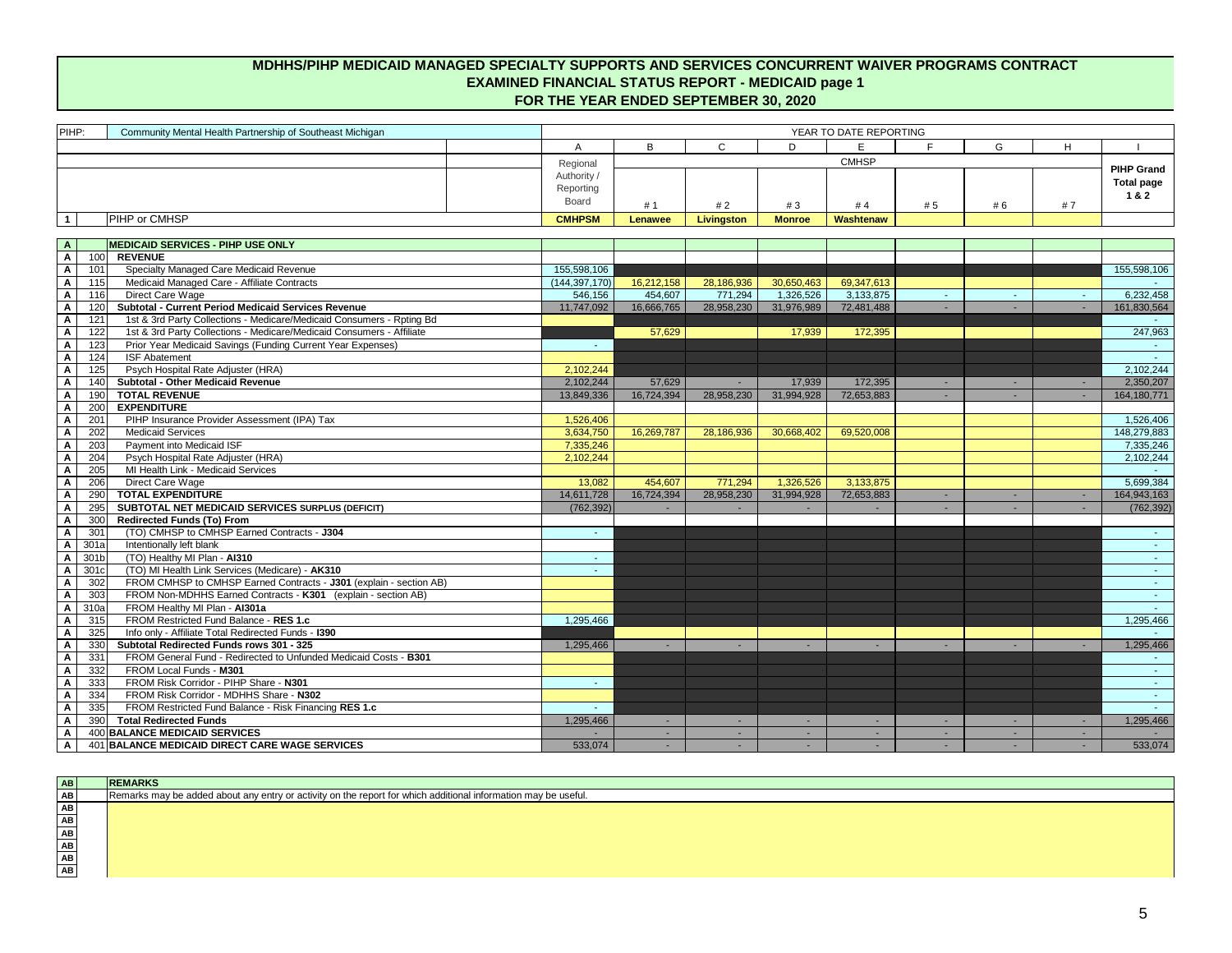| AJ        | <b>REMARKS</b>                                                                                                 |
|-----------|----------------------------------------------------------------------------------------------------------------|
| <b>AJ</b> | Remarks may be added about any entry or activity on the report for which additional information may be useful. |
| <b>AJ</b> |                                                                                                                |
| <b>AJ</b> |                                                                                                                |
| <b>AJ</b> |                                                                                                                |
| <b>AJ</b> |                                                                                                                |
| <b>AJ</b> |                                                                                                                |
| <b>AJ</b> |                                                                                                                |
| <b>AJ</b> |                                                                                                                |
| <b>AJ</b> |                                                                                                                |
| <b>AJ</b> |                                                                                                                |
| <b>AJ</b> |                                                                                                                |

| PIHP:                                   | Community Mental Health Partnership of Southeast Michigan                  | YEAR TO DATE REPORTING |           |              |                 |              |     |        |    |                   |
|-----------------------------------------|----------------------------------------------------------------------------|------------------------|-----------|--------------|-----------------|--------------|-----|--------|----|-------------------|
|                                         |                                                                            | A                      | B         | $\mathsf{C}$ | D               | E            | F.  | G      | H  |                   |
|                                         |                                                                            | Regional               |           |              |                 | <b>CMHSP</b> |     |        |    | <b>PIHP Grand</b> |
|                                         |                                                                            | Authority /            |           |              |                 |              |     |        |    |                   |
|                                         |                                                                            | Reporting              |           |              |                 |              |     |        |    | <b>Total page</b> |
|                                         |                                                                            | Board                  | #1        | #2           | #3              | #4           | # 5 | # 6    | #7 | 1 & 2             |
| $\overline{1}$                          | PIHP or CMHSP                                                              | <b>CMHPSM</b>          | Lenawee   | Livingston   | <b>Monroe</b>   | Washtenaw    |     |        |    |                   |
|                                         |                                                                            |                        |           |              |                 |              |     |        |    |                   |
| <b>AI</b>                               | <b>HEALTHY MICHIGAN SERVICES - PIHP USE ONLY</b>                           |                        |           |              |                 |              |     |        |    |                   |
| $\overline{A}$<br>100                   | <b>REVENUE</b>                                                             |                        |           |              |                 |              |     |        |    |                   |
| $\overline{A}$<br>101                   | <b>Healthy Michigan Plan</b>                                               | 18,862,076             |           |              |                 |              |     |        |    | 18,862,076        |
| <b>Al</b><br>115                        | Healthy Michigan Managed Care - Affiliate Contracts                        | (12,043,089)           | 2,966,548 | 2,069,324    | 1,775,679       | 5,231,538    |     |        |    |                   |
| <b>Al</b><br>116                        | Direct Care Wage                                                           | 123,286                | 34,645    | 25,607       | 10,491          | 39,536       |     | ÷      |    | 233,565           |
| <b>Al</b><br>120                        | Subtotal - Current Period Healthy Michigan Services Revenue                | 6,942,273              | 3,001,193 | 2,094,931    | 1,786,170       | 5,271,074    |     |        |    | 19,095,641        |
| <b>Al</b><br>121                        | 1st & 3rd Party Collections - HMP Consumers - Rpting Bd                    |                        |           |              |                 |              |     |        |    |                   |
| <b>Al</b><br>122                        | 1st & 3rd Party Collections - HMP Consumers - Affiliate                    |                        |           |              |                 |              |     |        |    | $\sim$            |
| Al<br>123                               | Prior Year Healthy MI Plan Savings (Funding Current Year Expenses)         |                        |           |              |                 |              |     |        |    | $\sim$            |
| <b>Al</b><br>124                        | <b>ISF Abatement HMP</b>                                                   |                        |           |              |                 |              |     |        |    | $\sim$ .          |
| $\overline{A}$<br>125                   | Psych Hospital Rate Adjuster (HRA)                                         | 1,877,911              |           |              |                 |              |     |        |    | 1,877,911         |
| $\overline{A}$<br>140                   | <b>Subtotal - Other Healthy Michigan Revenue</b>                           | 1,877,911              |           |              |                 |              |     | ۰.     |    | 1,877,911         |
| Al<br>190                               | <b>TOTAL REVENUE</b>                                                       | 8,820,184              | 3,001,193 | 2,094,931    | 1,786,170       | 5,271,074    |     |        |    | 20,973,552        |
| $\overline{A}$<br>200                   | <b>EXPENDITURE</b>                                                         |                        |           |              |                 |              |     |        |    |                   |
| Al<br>201                               | PIHP Insurance Provider Assessment (IPA) Tax Healthy Michigan Plan         | 167,906                |           |              |                 |              |     |        |    | 167,906           |
| $\overline{A}$<br>202                   | <b>Healthy Michigan Plan Services</b>                                      | 2,931,511              | 2,966,548 | 2,069,324    | 1,775,679       | 5,231,538    |     |        |    | 14,974,600        |
| Al<br>203                               | Payment into Healthy Michigan Plan ISF                                     | 3,719,570              |           |              |                 |              |     |        |    | 3,719,570         |
| <b>Al</b><br>204                        | Psych Hospital Rate Adjuster (HRA)                                         | 1,877,911              |           |              |                 |              |     |        |    | 1,877,911         |
| $\overline{A}$<br>205<br>$\overline{A}$ | <b>Direct Care Wage</b><br><b>TOTAL EXPENDITURE</b>                        | 19,622                 | 34,645    | 25,607       | 10,491          | 39,536       |     |        |    | 129,901           |
| 290<br>Al<br>295                        | SUBTOTAL NET HEALTHY MICHIGAN SERVICES SURPLUS (DEFICIT)                   | 8,716,520              | 3,001,193 | 2,094,931    | 1,786,170       | 5,271,074    |     | ۰.     |    | 20,869,888        |
| <b>Al</b><br>300                        | <b>Redirected Funds (To) From</b>                                          | 103,664                |           |              |                 |              |     |        |    | 103,664           |
| <b>Al</b><br>301                        | (TO) CMHSP to CMHSP Earned Contracts - J304.1                              | $\sim$                 |           |              |                 |              |     |        |    | $\sim$ 10 $\pm$   |
| <b>Al</b><br>301a                       | (TO) Medicaid - A310a                                                      |                        |           |              |                 |              |     |        |    | $\sim$ .          |
| Al<br>302                               | FROM CMHSP to CMHSP Earned Contracts - J301.1 (explain - section AJ)       |                        |           |              |                 |              |     |        |    | $\sim$            |
| <b>Al</b><br>303                        | FROM Non-MDHHS Earned Contracts - K301.1 (explain - section AJ)            |                        |           |              |                 |              |     |        |    | $\sim$ 10 $\pm$   |
| 310<br>Al                               | FROM Medicaid - A301b                                                      |                        |           |              |                 |              |     |        |    | $\sim 100$        |
| $\overline{A}$<br>315                   | FROM Restricted Fund Balance - RES 1.g                                     |                        |           |              |                 |              |     |        |    | $\sim$            |
| $\overline{A}$<br>325                   | Info only - Affiliate Total Redirected Funds - 1390                        |                        |           |              |                 |              |     |        |    | $\sim$            |
| <b>Al</b><br>330                        | Subtotal Redirected Funds rows 301 - 325                                   | $\sim$                 |           |              |                 |              |     | ۰.     |    | $\sim$            |
| Al<br>331                               | FROM General Fund - Redirected to Unfunded Healthy Michigan Costs - B301.1 |                        |           |              |                 |              |     |        |    | $\sim$ 10 $\pm$   |
| Al<br>332                               | FROM Local Funds - M301.1                                                  |                        |           |              |                 |              |     |        |    | $\sim$            |
| Al<br>333                               | FROM Risk Corridor - PIHP Share - N301.1                                   | $\sim$                 |           |              |                 |              |     |        |    | $\sim$            |
| Al<br>334                               | FROM Risk Corridor - MDHHS Share - N302.1                                  |                        |           |              |                 |              |     |        |    | $\sim 10$         |
| Al<br>335                               | FROM Restricted Fund Balance - Risk Financing RES 1.g                      |                        |           |              |                 |              |     |        |    | $\sim 100$        |
| <b>Al</b><br>390                        | <b>Total Redirected Funds</b>                                              |                        |           |              | <b>Contract</b> |              |     |        |    |                   |
| <b>Al</b>                               | 400 BALANCE HEALTHY MICHIGAN PLAN SERVICES                                 |                        |           |              |                 |              |     |        |    |                   |
| <b>Al</b>                               | 401 BALANCE HEALTHY MICHIGAN PLAN DIRECT CARE WAGE SERVICES                | 103,664                | ٠         |              | $\sim$          |              |     | $\sim$ |    | 103,664           |

## **MDHHS/PIHP MEDICAID MANAGED SPECIALTY SUPPORTS AND SERVICES CONCURRENT WAIVER PROGRAMS CONTRACT EXAMINED FINANCIAL STATUS REPORT - Healthy Michigan page 1 FOR THE YEAR ENDED SEPTEMBER 30, 2020**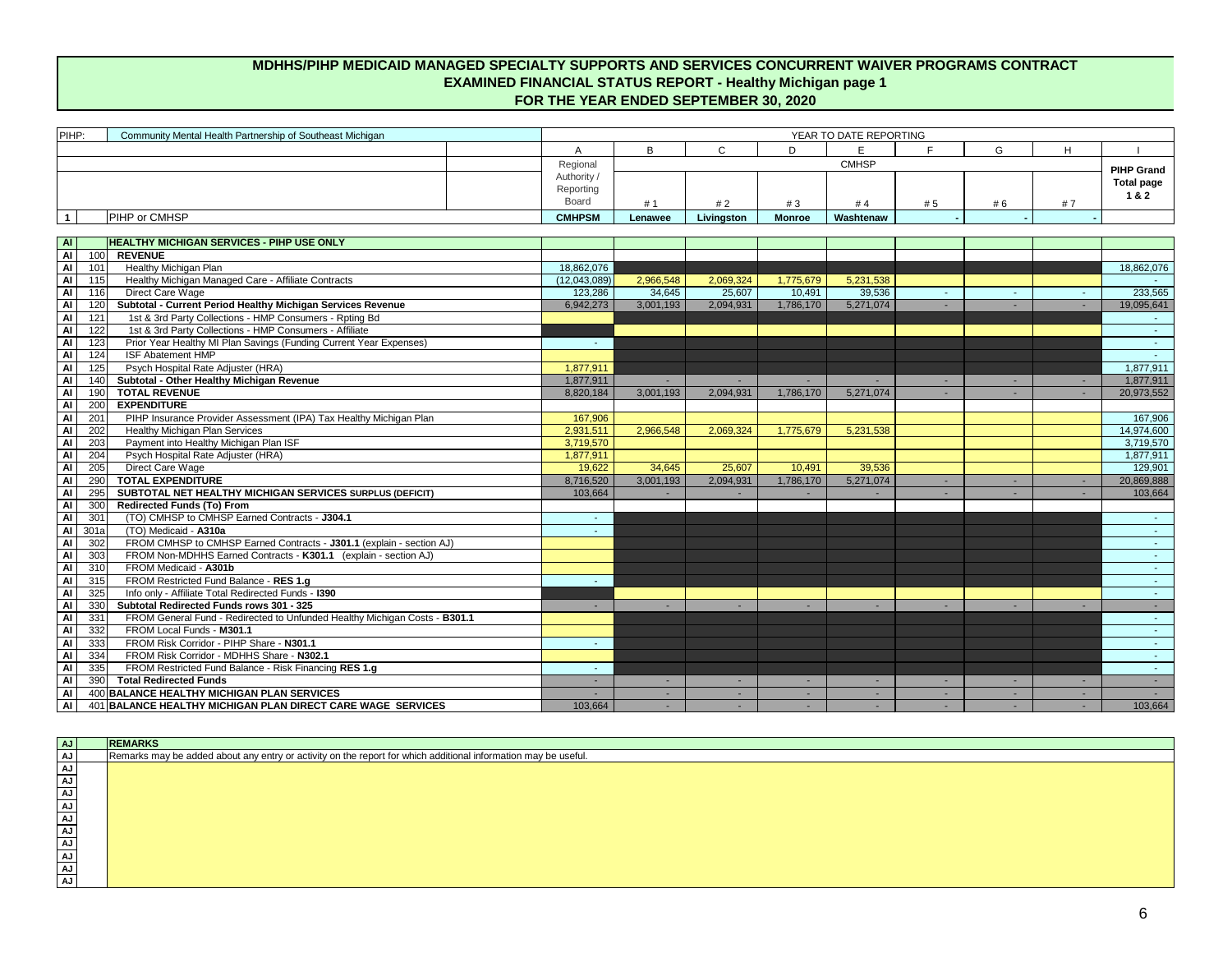| AH                           | <b>REMARKS</b>                                                                                                                                                                      |
|------------------------------|-------------------------------------------------------------------------------------------------------------------------------------------------------------------------------------|
| AH                           | Remarks may be added about any entry or activity on the report for which additional information may be useful. Please note risk management arrangement between PIHP and Affiliates. |
| $\underline{\mathsf{AH}}$    |                                                                                                                                                                                     |
|                              |                                                                                                                                                                                     |
|                              |                                                                                                                                                                                     |
| <mark>국 국 국 국 국 국 국</mark> 국 |                                                                                                                                                                                     |
|                              |                                                                                                                                                                                     |
|                              |                                                                                                                                                                                     |
|                              |                                                                                                                                                                                     |
|                              |                                                                                                                                                                                     |
|                              |                                                                                                                                                                                     |
| AH                           |                                                                                                                                                                                     |

## **MDHHS/PIHP MEDICAID MANAGED SPECIALTY SUPPORTS AND SERVICES CONCURRENT WAIVER PROGRAMS CONTRACT EXAMINED FINANCIAL STATUS REPORT - Health Home Services FOR THE YEAR ENDED SEPTEMBER 30, 2020**

| PIHP:                                  | Community Mental Health Partnership of Southeast Michigan                                                                                                                           |                                               |         |             |               | YEAR TO DATE REPORTING   |     |     |        |                                         |
|----------------------------------------|-------------------------------------------------------------------------------------------------------------------------------------------------------------------------------------|-----------------------------------------------|---------|-------------|---------------|--------------------------|-----|-----|--------|-----------------------------------------|
|                                        |                                                                                                                                                                                     | A                                             | B       | $\mathsf C$ | D             | E                        |     | G   | H      |                                         |
|                                        |                                                                                                                                                                                     |                                               |         |             |               | <b>CMHSP</b>             |     |     |        |                                         |
|                                        |                                                                                                                                                                                     | Regional<br>Authority /<br>Reporting<br>Board | #1      | #2          | #3            | #4                       | # 5 | # 6 | #7     | <b>PIHP Grand</b><br>Total page 1<br>82 |
| $\overline{\mathbf{1}}$                | PIHP or CMHSP                                                                                                                                                                       | <b>CMHPSM</b>                                 | Lenawee | Livingston  | <b>Monroe</b> | Washtenaw                |     |     |        |                                         |
|                                        |                                                                                                                                                                                     |                                               |         |             |               |                          |     |     |        |                                         |
|                                        | <b>Health Home Program - PIHP USE ONLY</b>                                                                                                                                          |                                               |         |             |               |                          |     |     |        |                                         |
|                                        | <b>REVENUE</b><br>100                                                                                                                                                               |                                               |         |             |               |                          |     |     |        |                                         |
| AG<br>AG<br>AG<br>AG<br>AG<br>AG<br>AG | Revenue - Health Home Services<br>101                                                                                                                                               |                                               |         |             |               |                          |     |     |        | <b>Section</b>                          |
|                                        | <b>Affiliate Contracts</b><br>115                                                                                                                                                   | $\sim$                                        |         |             |               |                          |     |     |        |                                         |
|                                        | 190<br><b>TOTAL REVENUE</b>                                                                                                                                                         |                                               | ٠       | $\sim$      |               | ٠                        |     | ٠   | $\sim$ | $\sim 100$                              |
|                                        | <b>EXPENDITURE</b><br>200                                                                                                                                                           |                                               |         |             |               |                          |     |     |        |                                         |
| AG<br>AG<br>AG                         | PIHP Insurance Provider Assessment (IPA) Tax<br>201                                                                                                                                 |                                               |         |             |               |                          |     |     |        |                                         |
|                                        | Expenditure - Health Home Services<br>202                                                                                                                                           |                                               |         |             |               |                          |     |     |        | $\sim 10$                               |
|                                        | 204<br><b>Surplus Funding Retained</b>                                                                                                                                              |                                               |         |             |               |                          |     |     |        | $\sim$ 10 $\pm$                         |
| AG                                     | 290<br><b>TOTAL EXPENDITURE</b>                                                                                                                                                     |                                               | ٠       | $\sim$      |               | ٠                        |     | ٠   |        | $\sim 100$                              |
| <b>AG</b>                              | SUBTOTAL NET HEALTH HOME SERVICES SURPLUS (DEFICIT)<br>295                                                                                                                          |                                               | ۰.      | $\sim$      |               | $\overline{\phantom{a}}$ |     |     |        | $\sim$ 100 $\mu$                        |
| AG<br>AG<br>AG<br>AG                   | <b>Redirected Funds (To) From</b><br>300                                                                                                                                            |                                               |         |             |               |                          |     |     |        |                                         |
|                                        | FROM Restricted Fund Balance - RES 1.f<br>315                                                                                                                                       | $\sim$                                        |         |             |               |                          |     |     |        | $\sim 10$                               |
|                                        | Info only - Affiliate Total Redirected Funds - IC390<br>325                                                                                                                         |                                               |         |             |               |                          |     |     |        | $\sim 10$                               |
|                                        | 330<br>Subtotal Redirected Funds rows 301 - 325                                                                                                                                     |                                               | ٠       | $\sim$      |               | ٠                        |     | ٠   | $\sim$ | $\sim 100$                              |
| AG                                     | 331<br>FROM General Fund - B301.4                                                                                                                                                   |                                               |         |             |               |                          |     |     |        | $\sim 100$                              |
| AG                                     | 332<br>FROM Local Funds - M301.4                                                                                                                                                    |                                               |         |             |               |                          |     |     |        | $\sim 100$                              |
| AG<br>AG                               | FROM Restricted Fund Balance - Risk Financing RES 1.f<br>335                                                                                                                        | $\sim$                                        |         |             |               |                          |     |     |        |                                         |
|                                        | <b>Total Redirected Funds</b><br>390                                                                                                                                                |                                               | ٠       | н.          | ٠             | ٠                        |     | ٠   |        |                                         |
| <b>AG</b>                              | 400 BALANCE HEALTH HOMES BEHAVIORAL HEALTH SERVICES                                                                                                                                 |                                               | ۰.      | $\sim$      |               |                          |     |     |        |                                         |
|                                        | <b>REMARKS</b>                                                                                                                                                                      |                                               |         |             |               |                          |     |     |        |                                         |
| AH<br>AH<br>AH                         | Remarks may be added about any entry or activity on the report for which additional information may be useful. Please note risk management arrangement between PIHP and Affiliates. |                                               |         |             |               |                          |     |     |        |                                         |
|                                        |                                                                                                                                                                                     |                                               |         |             |               |                          |     |     |        |                                         |
|                                        |                                                                                                                                                                                     |                                               |         |             |               |                          |     |     |        |                                         |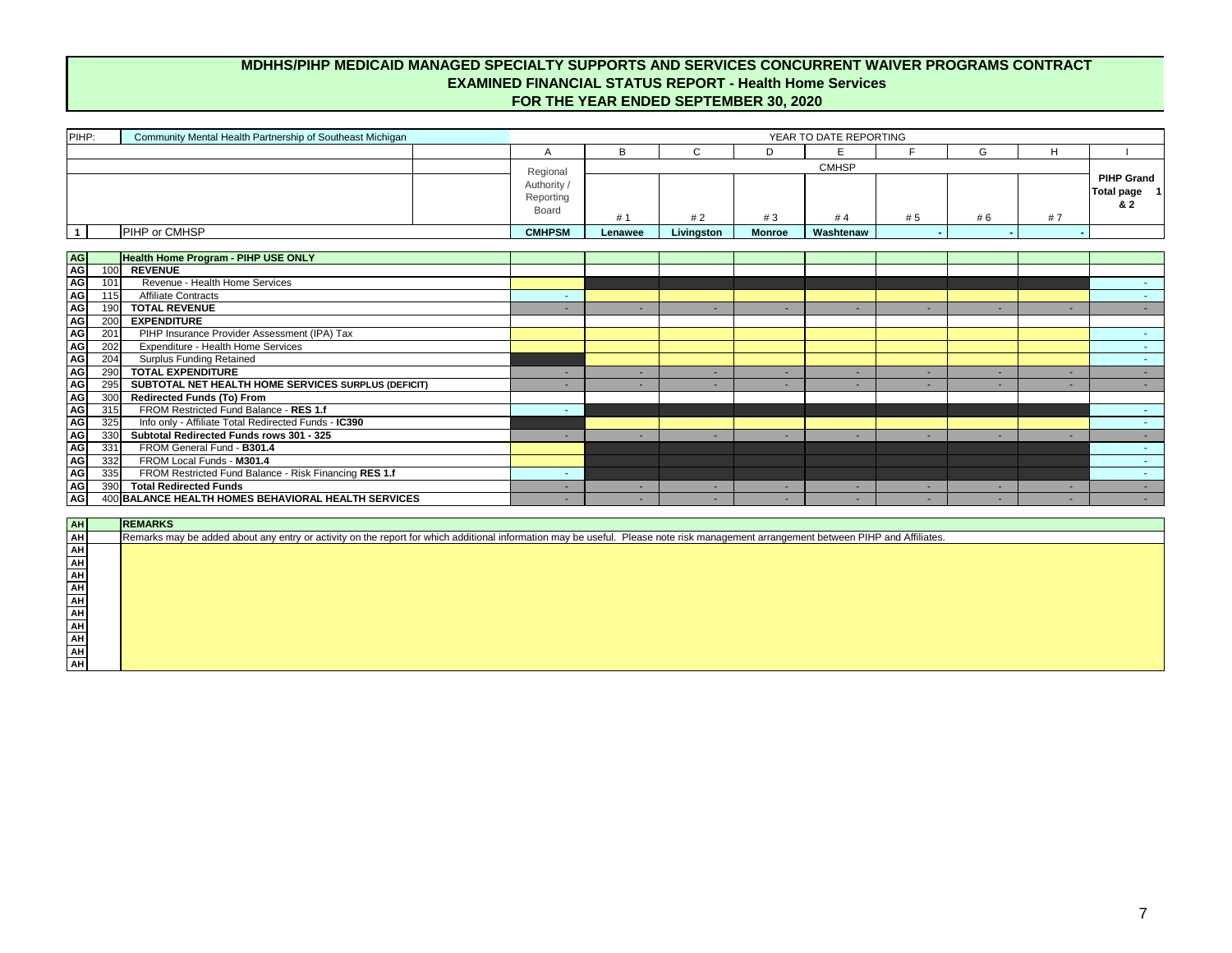| ---       |  |  |  |  |  |  |  |  |  |
|-----------|--|--|--|--|--|--|--|--|--|
| <b>AF</b> |  |  |  |  |  |  |  |  |  |
| , AF I    |  |  |  |  |  |  |  |  |  |
| <b>AF</b> |  |  |  |  |  |  |  |  |  |
| <b>AF</b> |  |  |  |  |  |  |  |  |  |
| , AF I    |  |  |  |  |  |  |  |  |  |
| <b>AF</b> |  |  |  |  |  |  |  |  |  |
| <b>AF</b> |  |  |  |  |  |  |  |  |  |
| <b>AF</b> |  |  |  |  |  |  |  |  |  |
| <b>AF</b> |  |  |  |  |  |  |  |  |  |
| <b>AF</b> |  |  |  |  |  |  |  |  |  |

| PIHP:                                                                                                      | Community Mental Health Partnership of Southeast Michigan                                                                                                                           | YEAR TO DATE REPORTING                               |         |              |               |              |     |     |                          |                                          |
|------------------------------------------------------------------------------------------------------------|-------------------------------------------------------------------------------------------------------------------------------------------------------------------------------------|------------------------------------------------------|---------|--------------|---------------|--------------|-----|-----|--------------------------|------------------------------------------|
|                                                                                                            |                                                                                                                                                                                     | A                                                    | B       | $\mathsf{C}$ | D             | E            | Е   | G   | H                        |                                          |
|                                                                                                            |                                                                                                                                                                                     |                                                      |         |              |               | <b>CMHSP</b> |     |     |                          |                                          |
|                                                                                                            |                                                                                                                                                                                     | Regional<br>Authority /<br>Reporting<br><b>Board</b> | #1      | #2           | #3            | #4           | # 5 | # 6 | #7                       | <b>PIHP Grand</b><br>Total page 1<br>& 2 |
| $\mathbf{1}$                                                                                               | PIHP or CMHSP                                                                                                                                                                       | <b>CMHPSM</b>                                        | Lenawee | Livingston   | <b>Monroe</b> | Washtenaw    |     |     |                          |                                          |
|                                                                                                            |                                                                                                                                                                                     |                                                      |         |              |               |              |     |     |                          |                                          |
|                                                                                                            | Opioid Health Home Program - PIHP USE ONLY                                                                                                                                          |                                                      |         |              |               |              |     |     |                          |                                          |
| 100                                                                                                        | <b>REVENUE</b>                                                                                                                                                                      |                                                      |         |              |               |              |     |     |                          |                                          |
| 101                                                                                                        | Revenue - Opioid Health Home Services                                                                                                                                               |                                                      |         |              |               |              |     |     |                          |                                          |
| 115                                                                                                        | <b>Affiliate Contracts</b>                                                                                                                                                          |                                                      |         |              |               |              |     |     |                          | $\sim 10$                                |
| AE<br>AE<br>AE<br>AE<br>AE<br>AE<br>190                                                                    | <b>TOTAL REVENUE</b>                                                                                                                                                                |                                                      | ٠       | $\sim$       |               | ۰            |     |     | $\sim$                   | $\sim 100$                               |
| 200                                                                                                        | <b>EXPENDITURE</b>                                                                                                                                                                  |                                                      |         |              |               |              |     |     |                          |                                          |
| $\frac{ \mathbf{A} }{ \mathbf{A} }$<br>201                                                                 | PIHP Insurance Provider Assessment (IPA) Tax                                                                                                                                        |                                                      |         |              |               |              |     |     |                          | <b>Section</b>                           |
| 202                                                                                                        | Expenditure - Opioid Health Home Services                                                                                                                                           |                                                      |         |              |               |              |     |     |                          | $\sim 10$                                |
| <b>AE</b><br>204                                                                                           | <b>Surplus Funding Retained</b>                                                                                                                                                     |                                                      |         |              |               |              |     |     |                          | $\sim 100$                               |
| <b>AE</b><br>290                                                                                           | <b>TOTAL EXPENDITURE</b>                                                                                                                                                            | $\sim$                                               | ٠       | $\sim$       |               | ۰            |     | ۰.  | $\sim$                   | $\sim$ 10 $\pm$                          |
| <b>AE</b><br>295                                                                                           | SUBTOTAL NET OPIOID HEALTH HOME SERVICES SURPLUS (DEFICIT)                                                                                                                          |                                                      |         | н.           |               | ۰            |     |     |                          |                                          |
| $\overline{300}$                                                                                           | <b>Redirected Funds (To) From</b>                                                                                                                                                   |                                                      |         |              |               |              |     |     |                          |                                          |
| 315                                                                                                        | FROM Restricted Fund Balance - RES 1.e                                                                                                                                              |                                                      |         |              |               |              |     |     |                          | $\sim 100$                               |
| 325                                                                                                        | Info only - Affiliate Total Redirected Funds - IB390                                                                                                                                |                                                      |         |              |               |              |     |     |                          | $\sim 10$                                |
| <u> 부<mark>님</mark> 부</u> 는<br>330                                                                         | Subtotal Redirected Funds rows 301 - 325                                                                                                                                            | $\sim$                                               | $\sim$  | $\sim$       |               | ٠.           |     | ٠   | $\sim$                   | $\sim 100$                               |
| 331<br><b>AE</b><br>332                                                                                    | FROM General Fund - B301.3<br>FROM Local Funds - M301.3                                                                                                                             |                                                      |         |              |               |              |     |     |                          |                                          |
| 335                                                                                                        | FROM Restricted Fund Balance - Risk Financing RES 1.e                                                                                                                               | <b>Section</b>                                       |         |              |               |              |     |     |                          | $\sim 10$                                |
| AE<br>AE<br>390                                                                                            | <b>Total Redirected Funds</b>                                                                                                                                                       |                                                      | ٠       | $\sim$       |               | ٠            |     |     | $\overline{\phantom{a}}$ |                                          |
| <b>AE</b>                                                                                                  | 400 BALANCE OPIOID HEALTH HOME SERVICES                                                                                                                                             |                                                      | ۰.      | $\sim$       |               | ۰            |     | ٠   | $\sim$                   | $\sim 100$                               |
|                                                                                                            |                                                                                                                                                                                     |                                                      |         |              |               |              |     |     |                          |                                          |
|                                                                                                            | <b>REMARKS</b>                                                                                                                                                                      |                                                      |         |              |               |              |     |     |                          |                                          |
|                                                                                                            | Remarks may be added about any entry or activity on the report for which additional information may be useful. Please note risk management arrangement between PIHP and Affiliates. |                                                      |         |              |               |              |     |     |                          |                                          |
| $\begin{array}{ c c }\n\hline\n\text{AF} \\ \hline\n\text{AF} \\ \hline\n\text{AF} \\ \hline\n\end{array}$ |                                                                                                                                                                                     |                                                      |         |              |               |              |     |     |                          |                                          |

## **MDHHS/PIHP MEDICAID MANAGED SPECIALTY SUPPORTS AND SERVICES CONCURRENT WAIVER PROGRAMS CONTRACT EXAMINED FINANCIAL STATUS REPORT - Opioid Health Home Services FOR THE YEAR ENDED SEPTEMBER 30, 2020**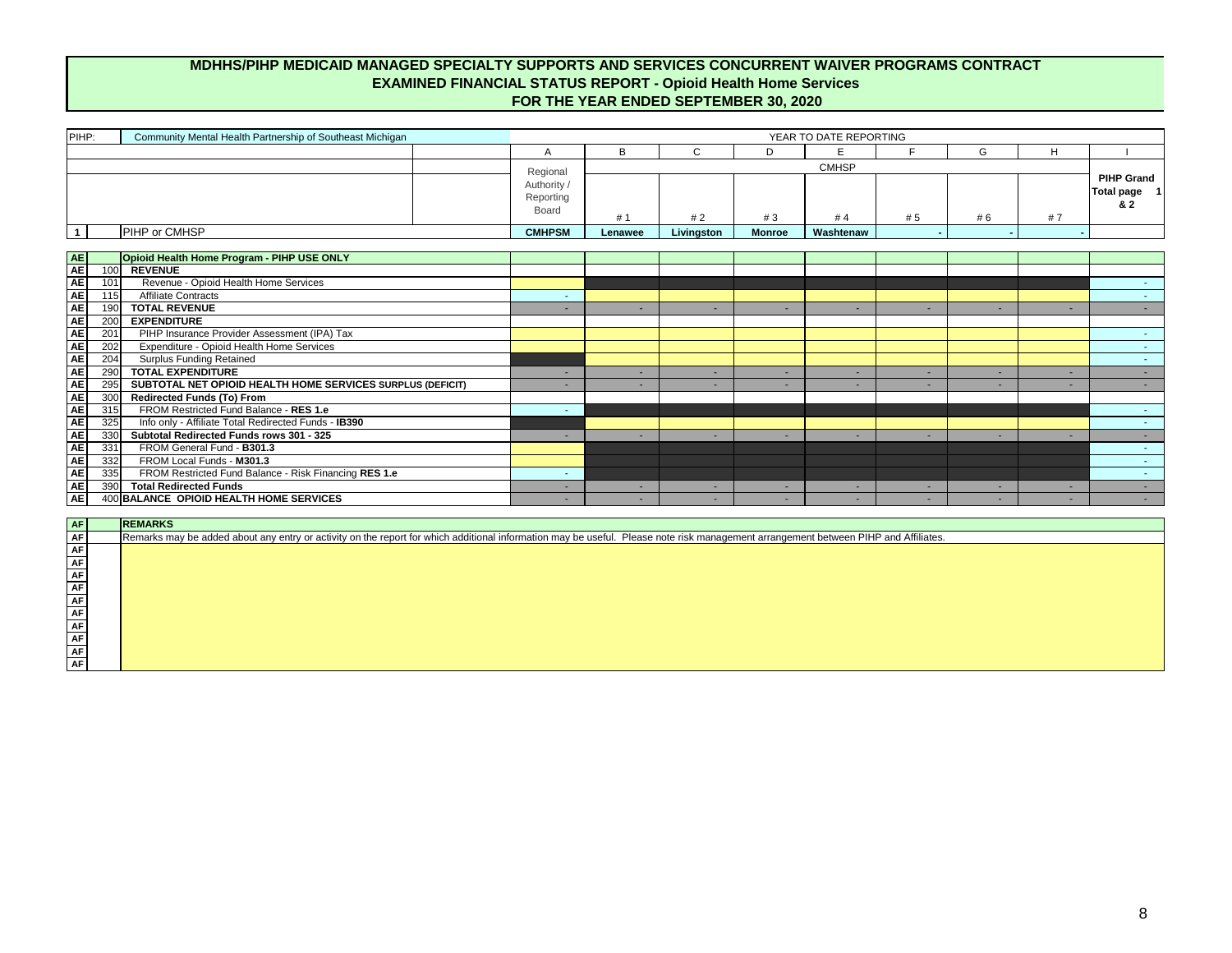| PIHP:                         | Community Mental Health Partnership of Southeast Michigan                 | YEAR TO DATE REPORTING |         |                          |               |              |                          |        |    |                   |
|-------------------------------|---------------------------------------------------------------------------|------------------------|---------|--------------------------|---------------|--------------|--------------------------|--------|----|-------------------|
|                               |                                                                           | A                      | B       | $\mathsf{C}$             | D             | E            | Е                        | G      | H  |                   |
|                               |                                                                           | Regional               |         |                          |               | <b>CMHSP</b> |                          |        |    | <b>PIHP Grand</b> |
|                               |                                                                           | Authority /            |         |                          |               |              |                          |        |    | <b>Total page</b> |
|                               |                                                                           | Reporting              |         |                          |               |              |                          |        |    | 1&2               |
|                               |                                                                           | <b>Board</b>           | #1      | #2                       | #3            | #4           | #5                       | # 6    | #7 |                   |
| $\overline{1}$                | <b>PIHP or CMHSP</b>                                                      | <b>CMHPSM</b>          | Lenawee | Livingston               | <b>Monroe</b> | Washtenaw    |                          |        |    |                   |
|                               |                                                                           |                        |         |                          |               |              |                          |        |    |                   |
| <b>AK</b>                     | MI HEALTH LINK SERVICES - PIHP USE ONLY                                   |                        |         |                          |               |              |                          |        |    |                   |
| <b>AK</b><br>100              | <b>REVENUE</b>                                                            |                        |         |                          |               |              |                          |        |    |                   |
| <b>AK</b><br>101              | <b>MI Health Link</b>                                                     |                        |         |                          |               |              |                          |        |    |                   |
| AK<br>102                     | ICO - Risk Financing / (ICO - Shared Savings)                             |                        |         |                          |               |              |                          |        |    | $\sim$            |
| <b>AK</b><br>115              | MI Health Link - Affiliate Contracts                                      | $\sim$                 |         |                          |               |              |                          |        |    | $\sim$            |
| <b>AK</b><br>120              | Subtotal - Current Period MI Health Link Services Revenue                 |                        |         |                          |               |              |                          |        |    |                   |
| <b>AK</b><br>$\overline{121}$ | 1st & 3rd Party Collections - MI Health Link Consumers - Rpting Bd        |                        |         |                          |               |              |                          |        |    | $\sim$            |
| <b>AK</b>                     | 1st & 3rd Party Collections - MI Health Link Consumers - Affiliate<br>122 |                        |         |                          |               |              |                          |        |    | $\sim$            |
| <b>AK</b><br>140              | Subtotal - Other MI Health Link Revenue                                   | н.                     |         | $\overline{\phantom{a}}$ | $\sim$        |              | $\overline{\phantom{a}}$ | н.     |    | $\sim$            |
| <b>AK</b><br>190              | <b>TOTAL REVENUE</b>                                                      |                        |         |                          | $\sim$        |              |                          | н.     |    | $\sim$            |
| AK<br>200                     | <b>EXPENDITURE</b>                                                        |                        |         |                          |               |              |                          |        |    |                   |
| <b>AK</b><br>202              | <b>MI Health Link Services</b>                                            |                        |         |                          |               |              |                          |        |    | $\sim$ 10 $\pm$   |
| <b>AK</b><br>290              | <b>TOTAL EXPENDITURE</b>                                                  | $\sim$                 |         | $\sim$                   | $\sim$        |              |                          | $\sim$ |    | $\sim$            |
| <b>AK</b><br>295              | SUBTOTAL NET MI HEALTH LINK SERVICES SURPLUS (DEFICIT)                    |                        |         | ٠                        | $\sim$        |              |                          | $\sim$ |    | $\sim$            |
| <b>AK</b><br>300              | <b>Redirected Funds (To) From</b>                                         |                        |         |                          |               |              |                          |        |    |                   |
| <b>AK</b><br>301              | (TO) CMHSP to CMHSP Earned Contracts - J304.3                             |                        |         |                          |               |              |                          |        |    |                   |
| <b>AK</b><br>302              | FROM CMHSP to CMHSP Earned Contracts - J301.3 (explain - section AL)      |                        |         |                          |               |              |                          |        |    |                   |
| <b>AK</b><br>303              | FROM Non-MDHHS Earned Contracts - K301.3 (explain - section AL)           |                        |         |                          |               |              |                          |        |    |                   |
| AK                            | FROM Medicaid - A301c<br>310                                              |                        |         |                          |               |              |                          |        |    | $\sim$            |
| <b>AK</b>                     | FROM Restricted Fund Balance - RES 1.h<br>315                             |                        |         |                          |               |              |                          |        |    | <b>Section</b>    |
| <b>AK</b><br>325              | Info only - Affiliate Total Redirected Funds - ID390                      |                        |         |                          |               |              |                          |        |    |                   |
| AK<br>330                     | Subtotal Redirected Funds rows 301 - 325                                  |                        |         |                          |               |              |                          |        |    |                   |
| AK<br>$\overline{331}$        | FROM General Fund - Redirected to Unfunded MI Health Link Costs - B301.5  |                        |         |                          |               |              |                          |        |    |                   |
| AK<br>332                     | FROM Local Funds - M301.5                                                 |                        |         |                          |               |              |                          |        |    |                   |
| <b>AK</b><br>335              | FROM Restricted Fund Balance - Risk Financing RES 1.h                     |                        |         |                          |               |              |                          |        |    |                   |
| <b>AK</b>                     | (TO) Local funds - M313.3<br>336                                          |                        |         |                          |               |              |                          |        |    |                   |
| <b>AK</b>                     | <b>Total Redirected Funds</b><br>390                                      |                        |         |                          |               |              |                          |        |    |                   |
| $\overline{\mathsf{AK}}$      | 400 BALANCE MI HEALTH LINK SERVICES (must = 0)                            |                        | $\sim$  | $\sim$                   | <b>COL</b>    | <b>.</b>     | $\sim$                   | $\sim$ |    |                   |

## **MDHHS/PIHP MEDICAID MANAGED SPECIALTY SUPPORTS AND SERVICES CONCURRENT WAIVER PROGRAMS CONTRACT EXAMINED FINANCIAL STATUS REPORT - MI Health Link page 1 FOR THE YEAR ENDED SEPTEMBER 30, 2020**

| AL        | <b>REMARKS</b>                                                                                                 |
|-----------|----------------------------------------------------------------------------------------------------------------|
| <b>AL</b> | Remarks may be added about any entry or activity on the report for which additional information may be useful. |
| <b>AL</b> |                                                                                                                |
| AL        |                                                                                                                |
| AL        |                                                                                                                |
| AL        |                                                                                                                |
| AL        |                                                                                                                |
| AL        |                                                                                                                |
| AL        |                                                                                                                |
| AL        |                                                                                                                |
| AL        |                                                                                                                |
| AL.       |                                                                                                                |
|           |                                                                                                                |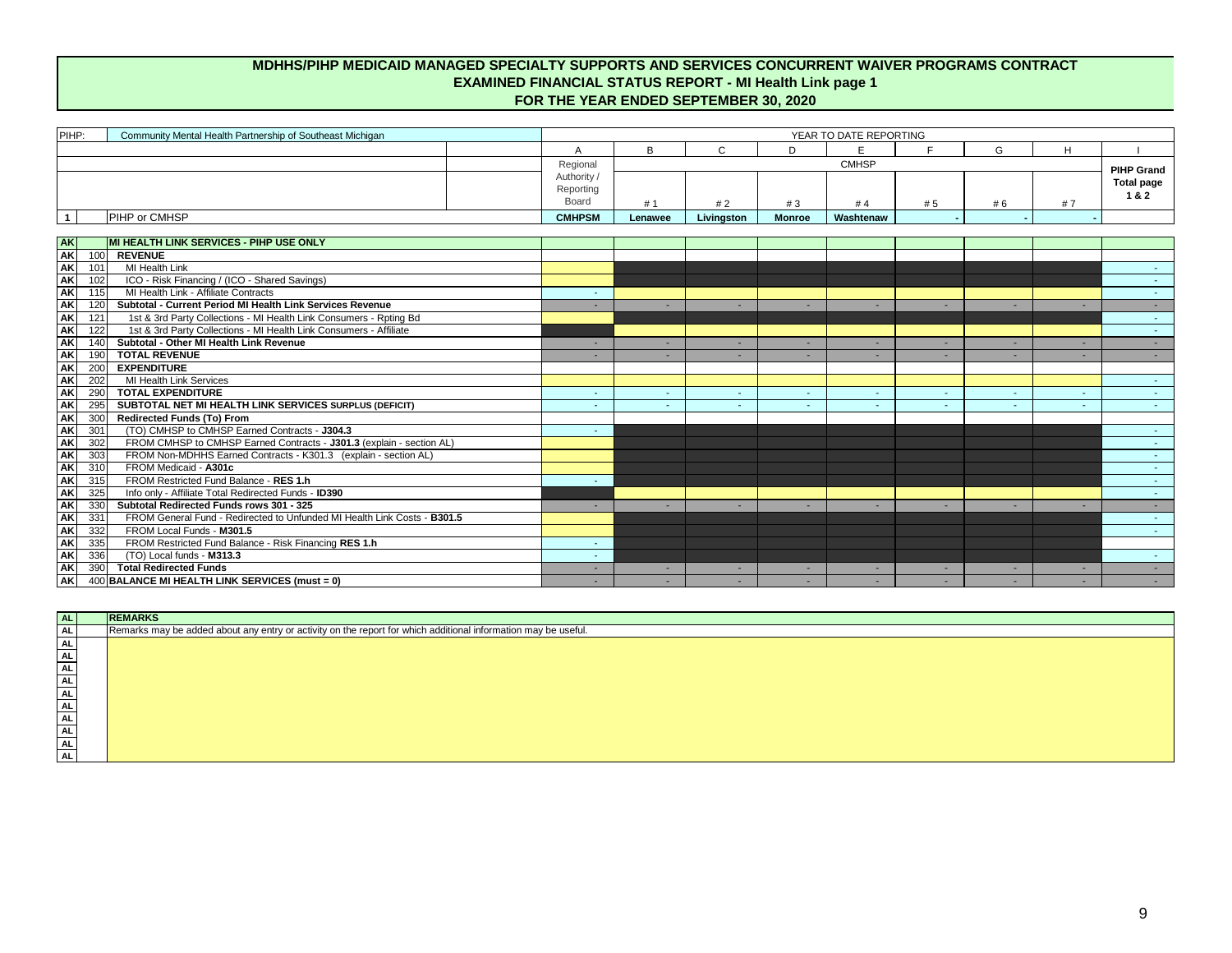## **MDHHS/PIHP MEDICAID MANAGED SPECIALTY SUPPORTS AND SERVICES CONCURRENT WAIVER PROGRAMS CONTRACT EXAMINED RESTRICTED FUND BALANCE ACTIVITY FOR THE YEAR ENDED SEPTEMBER 30, 2020**

**PIHP:** Community Mental Health Partnership of Southeast Michigan

| 1. | <b>Restricted Fund Balance Activity</b>                           | <b>PA2</b>  | <b>PA2 - (Risk Financing)</b> | <b>Performance Bonus</b><br><b>Incentive Pool (PBIP)</b> | <b>Performance Bonus</b><br><b>Incentive Pool (PBIP) -</b><br>(Risk Financing) | <b>Restricted Fund</b><br><b>Balances / Current</b><br><b>Activity</b> |
|----|-------------------------------------------------------------------|-------------|-------------------------------|----------------------------------------------------------|--------------------------------------------------------------------------------|------------------------------------------------------------------------|
|    | a. Restricted Fund Balance @ Beginning of Fiscal Year             | 6,992,496   |                               |                                                          |                                                                                | 6,992,496<br>$\sqrt[6]{3}$                                             |
|    | <b>b.</b> Current Period Deposits                                 | 1,859,196   |                               | 1,295,466<br>S.                                          |                                                                                | $\sqrt[6]{3}$<br>3,154,662                                             |
|    | c. Current Period Financing Medicaid                              |             |                               | (1,295,466)<br>$\mathfrak{F}$                            |                                                                                | (1, 295, 466)<br>- \$                                                  |
|    | d. Current Period Financing SUD Non-Medicaid                      | (2,010,307) |                               |                                                          |                                                                                | (2,010,307)<br>- SS                                                    |
|    | e. Current Period Financing Opioid Health Homes Behavioral Health |             |                               |                                                          |                                                                                | - SS                                                                   |
|    | f. Current Period Financing Health Homes Behavioral Health        |             |                               |                                                          |                                                                                | - S                                                                    |
|    | g. Current Period Financing Healthy MI Plan                       |             |                               |                                                          |                                                                                | \$                                                                     |
|    | h. Current Period Financing MI Health Link                        |             |                               |                                                          |                                                                                | \$                                                                     |
|    | Current Period Financing Behavioral Health System                 |             |                               |                                                          |                                                                                | \$                                                                     |
|    | j. Restricted Fund Ending Balance                                 |             | $6,841,385$ \$                |                                                          |                                                                                | 6,841,385                                                              |

Explanation of Examination Adjustme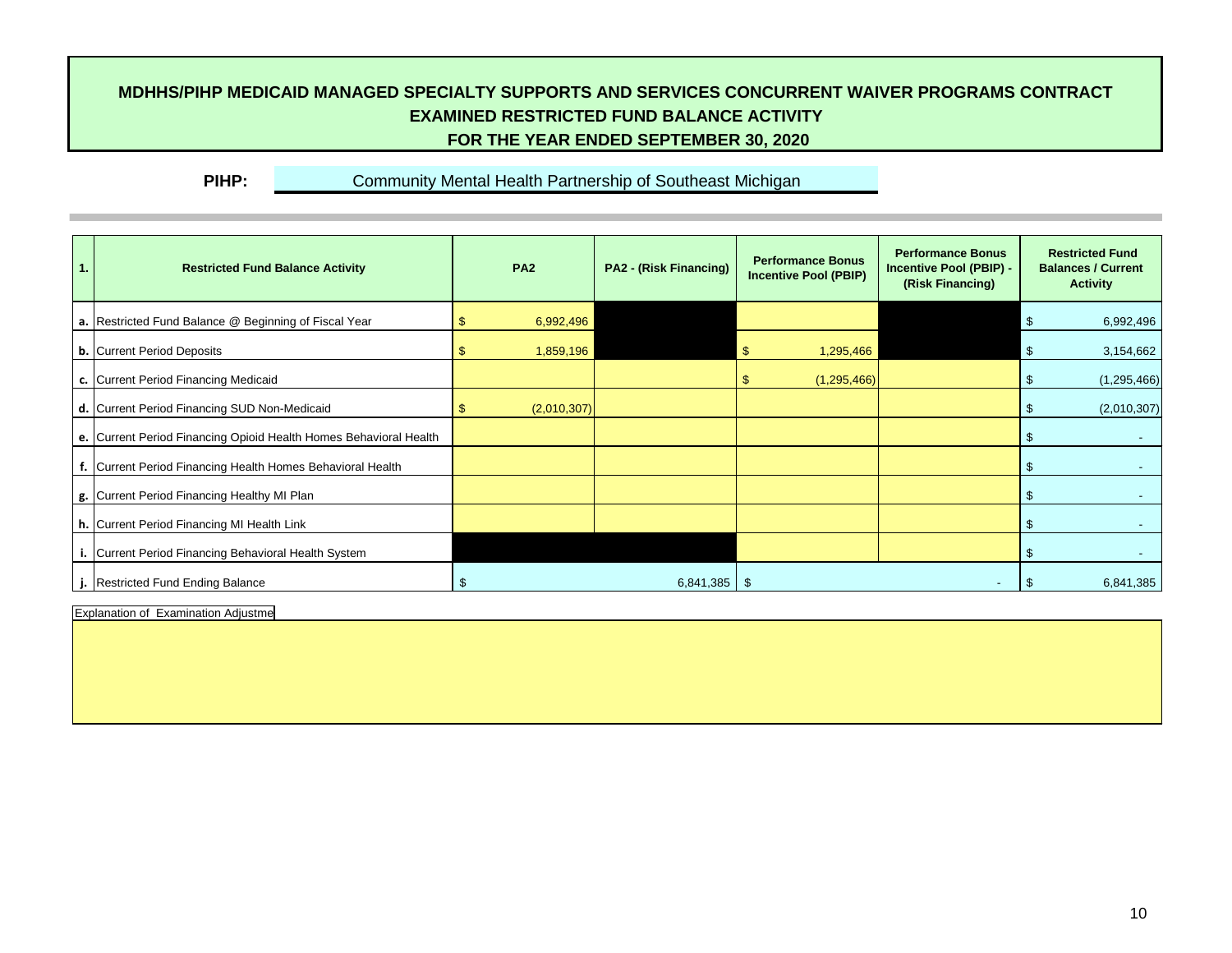| 1. Internal Service Fund Fiscal Year Activity |    |                                        | <b>ISF Balance</b><br>@ Beginning<br>of Fiscal Year | <b>Current Period</b><br><b>ISF</b><br><b>Contributions</b><br><b>Interest Earned</b> | <b>Current Period</b><br><b>ISF</b><br><b>Contributions</b><br><b>Deposits</b> | <b>Current Period</b><br><b>ISF Reduction</b><br>(Abatement) | <b>Current Period</b><br><b>ISF Financing</b><br><b>Medicaid (Risk)</b> | <b>Current Period</b><br><b>ISF Financing</b><br>HMP (Risk) | <b>ISF Ending</b><br><b>Balance</b> |
|-----------------------------------------------|----|----------------------------------------|-----------------------------------------------------|---------------------------------------------------------------------------------------|--------------------------------------------------------------------------------|--------------------------------------------------------------|-------------------------------------------------------------------------|-------------------------------------------------------------|-------------------------------------|
|                                               | a. | <b>ISF Balances / Current Activity</b> |                                                     |                                                                                       |                                                                                |                                                              |                                                                         |                                                             | 11,054,816                          |
|                                               |    | <b>Specialty Managed Care</b>          |                                                     |                                                                                       | $7,335,246$ \ \ \$                                                             |                                                              |                                                                         |                                                             | 7,335,246                           |
|                                               |    | <b>c.</b>   Healthy Michigan Plan      |                                                     |                                                                                       | $3,719,570$ \ \ \$                                                             |                                                              |                                                                         |                                                             | 3,719,570                           |

|    | 2. PIHP Maximum Allowable Funding of ISF                                                                                                                                                     |     | Amount      |
|----|----------------------------------------------------------------------------------------------------------------------------------------------------------------------------------------------|-----|-------------|
| а. | Specialty Managed Care - Medicaid Capitation (FSR<br>Medicaid - A 101 + FSR HMP - AI 101 + Medicaid Worksheet<br>- 1.i PBIP Withhold + Medicaid Worksheet - 1.j. Retro-active<br>Adjustment) | \$. | 175,755,648 |
| b. | % of Current Year Medicaid Capitation                                                                                                                                                        |     | 7.5%        |
| c. | Maximum Allowable Funding of Med ISF                                                                                                                                                         | S   | 13,181,674  |

| $\vert 1.1 \vert$ | <b>PIHP Transferred To/From ISF balances</b> |     | <b>Total Transferred</b> |
|-------------------|----------------------------------------------|-----|--------------------------|
| ∣a.               |                                              |     |                          |
| b.                |                                              |     |                          |
| IC.               |                                              |     |                          |
| ld.               |                                              |     |                          |
| le.               |                                              |     |                          |
|                   | Total Transferred to/from PIHPs              |     | $\sim$                   |
|                   | $ g. $ Final balance after transfers         |     | 11,054,816               |
| h.                | Specialty Managed Care portion of balance    |     | 7,335,246                |
| н.                | Healthy Michigan Plan portion of balance     | -\$ | 3,719,570                |

| 3. Disposition of ISF Ending Balance |     |                                               | Amount     | Narrative of Resolution if ISF Over Funded |
|--------------------------------------|-----|-----------------------------------------------|------------|--------------------------------------------|
|                                      | la. | Maximum Allowable Funding of Medicaid ISF     | 13,181,674 |                                            |
|                                      | Ib. | Medicaid ISF Ending Balance                   | 11,054,816 |                                            |
|                                      | IC. | Within Maximum Allowable Limit / (Overfunded) | 2,126,858  |                                            |
|                                      |     | <b>Explanation of Examination Adjustments</b> |            |                                            |

## **PIHP:** Community Mental Health Partnership of Southeast Michigan

| <b>Total Transferred</b>    |
|-----------------------------|
|                             |
|                             |
|                             |
|                             |
|                             |
| $\frac{1}{2}$               |
| 11,054,816<br>$\frac{1}{2}$ |
|                             |
| 7,335,246<br>$\pmb{\$}$     |
| 3,719,570<br>\$             |



## **MDHHS/PIHP MEDICAID MANAGED SPECIALTY SUPPORTS AND SERVICES CONCURRENT WAIVER PROGRAMS CONTRACT EXAMINED INTERNAL SERVICE FUND FOR THE YEAR ENDED SEPTEMBER 30, 2020**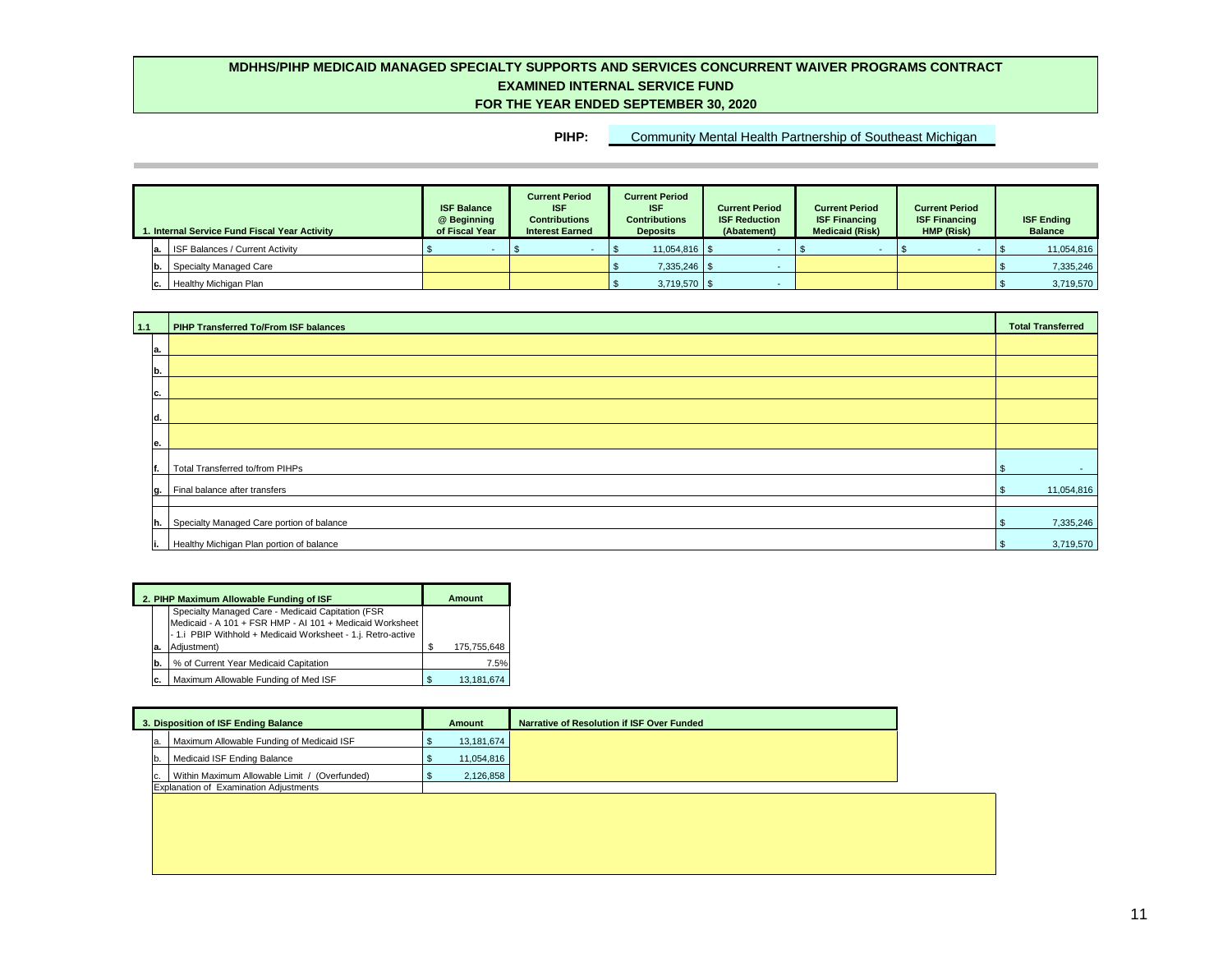| <b>1. Shared Risk Calculation</b>                                                                                                                                                                  |    | <b>Medicaid Amount</b> | <b>HMP Amount</b> | <b>PBIP Amount</b>             | Retro Adj Amount                             | <b>Total Amount</b>    |                            |
|----------------------------------------------------------------------------------------------------------------------------------------------------------------------------------------------------|----|------------------------|-------------------|--------------------------------|----------------------------------------------|------------------------|----------------------------|
| Specialty Managed Care - Medicaid Capitation (FSR Medicaid - A 101 + FSR<br>HMP - AI 101 + Medicaid Worksheet - 1.i PBIP Withhold + Medicaid<br>. Worksheet - 1.j. Retro-active Adjustment)<br>la1 |    | $155,598,106$ \$       | $18,862,076$ \$   |                                | $\sim$                                       | 175,755,648<br>-\$     |                            |
| $a2.$ Band # 1 (100 - 105%)                                                                                                                                                                        | 5% |                        |                   |                                | 8,787,782 Full PIHP Responsibility           |                        |                            |
| $ a3. $ Band # 2 (105 - 110%)                                                                                                                                                                      | 5% |                        |                   |                                | 8,787,782 Shared State / PIHP Responsibility |                        |                            |
| Total Risk                                                                                                                                                                                         |    |                        |                   |                                | <b>State Risk</b>                            | <b>Local Risk</b>      | <b>Total Risk Corridor</b> |
| c1. Band $# 1$ Liability                                                                                                                                                                           |    |                        |                   | $\sim$                         |                                              | $\sim$                 | $\sim$                     |
| c2.<br>Sub-Total - Band # 1                                                                                                                                                                        |    |                        |                   |                                |                                              |                        |                            |
| c3. Band $# 2$ Liability                                                                                                                                                                           |    |                        |                   | $\sim$                         | $\sim$                                       | $\sim$                 | <b>Contract</b>            |
| Sub-Total - Band # 2<br>٥4.                                                                                                                                                                        |    |                        |                   |                                |                                              |                        |                            |
| c5. Band $# 3$ Liability                                                                                                                                                                           |    |                        |                   |                                | $\sim$                                       |                        | <b>м.</b>                  |
| c6.                                                                                                                                                                                                |    |                        |                   | Total Risk Responsibility   \$ | $\sim$                                       | -36<br><b>Contract</b> | <b>м.</b>                  |

| 3. Summary of Total Risk / Funding                                    | <b>State Risk</b> | <b>Local Risk</b> | <b>Total Risk Corridor</b> |  |
|-----------------------------------------------------------------------|-------------------|-------------------|----------------------------|--|
| a. Total Risk                                                         | . .               |                   |                            |  |
| Total Disposition of MDHHS / Local Risk - Medicaid<br>Ib.             |                   |                   |                            |  |
| [b1.] Total Disposition of MDHHS / Local Risk - Healthy Michigan Plan |                   |                   |                            |  |
| Balance of Risk Corridor (Must = \$0)<br>Ic.                          |                   |                   |                            |  |
| Explanation of Examination Adjustments                                |                   |                   |                            |  |
|                                                                       |                   |                   |                            |  |
|                                                                       |                   |                   |                            |  |
|                                                                       |                   |                   |                            |  |
|                                                                       |                   |                   |                            |  |

| <b>Local Risk</b> | <b>Total Risk Corridor</b> |
|-------------------|----------------------------|
|                   |                            |
|                   |                            |
|                   |                            |
|                   |                            |

|  | 2. Disposition of Risk                                                                                                | <b>State Risk</b> | <b>Local Risk</b> | <b>Total Risk Corridor</b> |
|--|-----------------------------------------------------------------------------------------------------------------------|-------------------|-------------------|----------------------------|
|  | Stop/Loss Insurance (FSR - Non-Medicaid Line N 101)                                                                   |                   |                   |                            |
|  | Medicaid / HMP for PIHP Share Risk Corridor (FSR - Non-Medicaid Line N 102)                                           |                   |                   |                            |
|  | Local Funds / Local Fund Balance - Medicaid / HMP Services (FSR - Non-Medicaid Line M 301, M 301.1)                   |                   |                   |                            |
|  | Restricted Funds / Restricted Fund Balance - Medicaid / HMP Services (FSR - Non-Medicaid Line N 104)                  |                   |                   |                            |
|  | General Fund Redirect for Unfunded Medicaid / HMP Costs - MDHHS Approved ONLY (FSR - Non-Medicaid Line B 301, B301.1) |                   |                   |                            |
|  | Due PIHP From MDHHS (FSR - Non-Medicaid Line N 103)                                                                   |                   |                   |                            |
|  | Total Risk Corridor Funding   \$                                                                                      |                   |                   |                            |

## **MDHHS/PIHP MEDICAID MANAGED SPECIALTY SUPPORTS AND SERVICES CONCURRENT WAIVER PROGRAM CONTRACT EXAMINED SHARED RISK CALCULATION & RISK FINANCING FOR THE YEAR ENDED SEPTEMBER 30, 2020**

**PIHP:** Community Mental Health Partnership of Southeast Michigan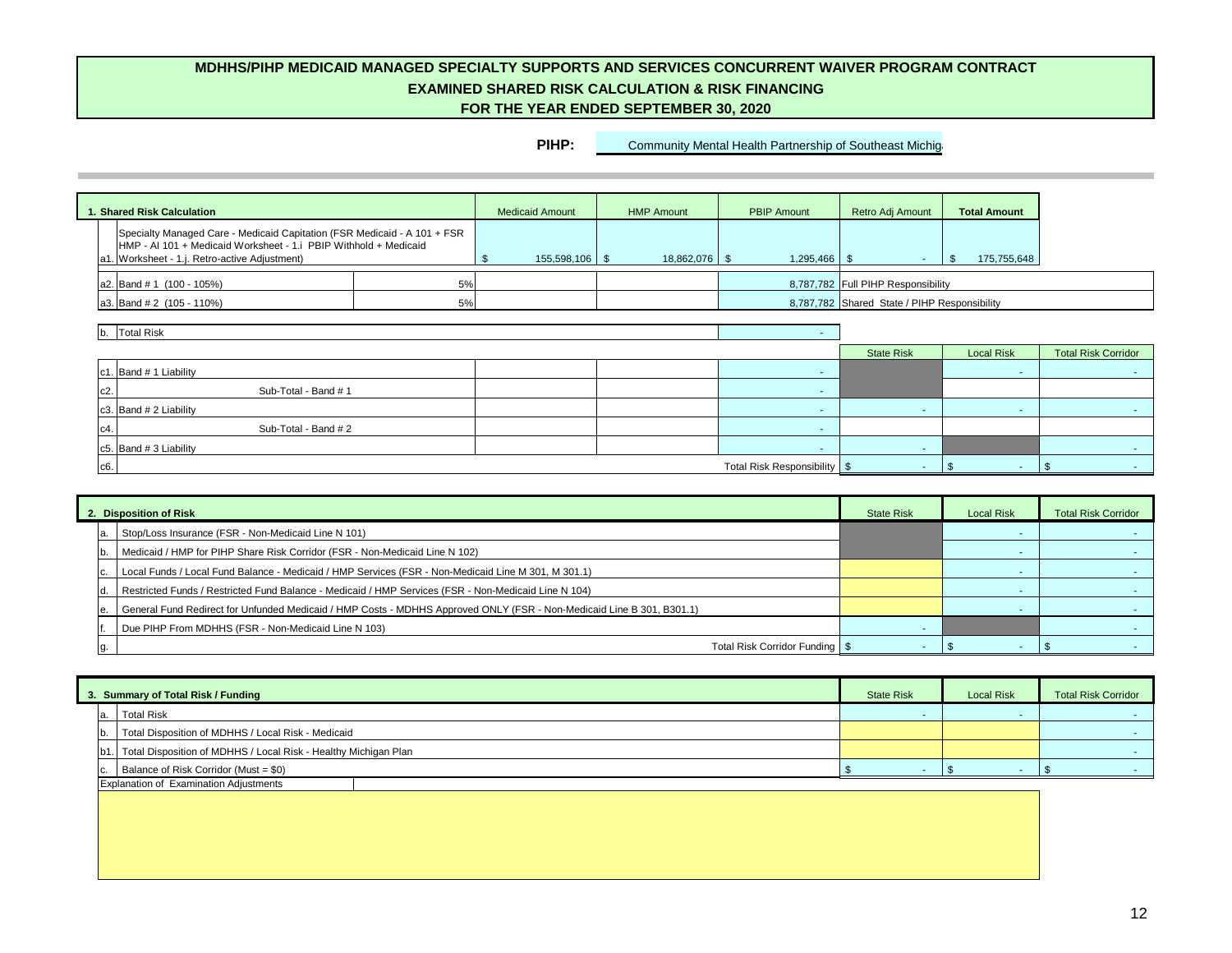| <b>CMHSP</b> | Community Mental Health Partnership of Southeast Michigan |                 |                                          |                        |
|--------------|-----------------------------------------------------------|-----------------|------------------------------------------|------------------------|
|              |                                                           | <b>REPORTED</b> | <b>EXAMINATION</b><br><b>ADJUSTMENTS</b> | <b>EXAMINED TOTALS</b> |

| A |      | <b>IMEDICAID SERVICES - Summary From FSR - Medicaid (incl Direct Care Wage)</b> |             |  |
|---|------|---------------------------------------------------------------------------------|-------------|--|
|   | 190I | <b>TOTAL REVENUE</b>                                                            | 163,932,808 |  |
|   |      | 290 TOTAL EXPENDITURE                                                           | 164,695,200 |  |
|   |      | 295 NET MEDICAID SERVICES SURPLUS (DEFICIT)                                     | (762, 392)  |  |
|   | 390I | <b>Total Redirected Funds</b>                                                   | 86,495,466  |  |
|   |      | $400$  BALANCE MEDICAID SERVICES (A 400 + A 401)                                | 533,074     |  |

| <b>AE</b> | <b>OPIOID HEALTH HOME SERVICES - Summary From FSR - Opioid Health Home Services</b> |                                         |  |  |
|-----------|-------------------------------------------------------------------------------------|-----------------------------------------|--|--|
| <b>AE</b> | 190                                                                                 | <b>TOTAL REVENUE</b>                    |  |  |
| <b>AE</b> | 290 <sup> </sup>                                                                    | <b>TOTAL EXPENDITURE</b>                |  |  |
| AE        | <b>2951</b>                                                                         | <b>NET SURPLUS (DEFICIT)</b>            |  |  |
| <b>AE</b> | 390                                                                                 | <b>Total Redirected Funds</b>           |  |  |
| <b>AE</b> |                                                                                     | 400 BALANCE OPIOID HEALTH HOME SERVICES |  |  |

| <b>AG</b> |     | <b>HEALTH HOME SERVICES - Summary From FSR - Health Home Services</b> |  |  |
|-----------|-----|-----------------------------------------------------------------------|--|--|
| AG        | 190 | <b>TOTAL REVENUE</b>                                                  |  |  |
| AG        | 290 | <b>TOTAL EXPENDITURE</b>                                              |  |  |
| AG        | 295 | <b>NET HEALTH HOME SERVICES SURPLUS (DEFICIT)</b>                     |  |  |
| AG        | 390 | <b>Total Redirected Funds</b>                                         |  |  |
| <b>AG</b> |     | 400 BALANCE HEALTH HOME SERVICES                                      |  |  |

| <b>AK</b> |            | <b>IMI HEALTH LINK SERVICES - Summary From FSR - MI Health Link</b> |  |  |
|-----------|------------|---------------------------------------------------------------------|--|--|
| <b>AK</b> | 190        | <b>TOTAL REVENUE</b>                                                |  |  |
| AK        | <b>290</b> | <b>TOTAL EXPENDITURE</b>                                            |  |  |
| AK        | 295 I      | NET MI HEALTH LINK SERVICES SURPLUS (DEFICIT)                       |  |  |
| <b>AK</b> | 390        | <b>Total Redirected Funds</b>                                       |  |  |
| <b>AK</b> |            | 400 BALANCE MI HEALTH LINK SERVICES                                 |  |  |

#### **MDHHS/CMHSP MANAGED MENTAL HEALTH SUPPORTS AND SERVICES CONTRACT (GF) EXAMINED FINANCIAL STATUS REPORT - ALL NON MEDICAID FOR THE YEAR ENDED SEPTEMBER 30, 2020**

| AI | <b>HEALTHY MICHIGAN SERVICES - Summary From FSR - Healthy Michigan (incl Direct Care Wage)</b> |            |  |
|----|------------------------------------------------------------------------------------------------|------------|--|
| Al | 190<br><b>TOTAL REVENUE</b>                                                                    | 20,973,552 |  |
| AI | 290<br><b>TOTAL EXPENDITURE</b>                                                                | 20,869,888 |  |
| Al | 295 <sup>1</sup><br>NET HEALTHY MICHIGAN SERVICES SURPLUS (DEFICIT)                            | 103,664    |  |
| AI | 390<br><b>Total Redirected Funds</b>                                                           |            |  |
| AI | 400 BALANCE HEALTHY MICHIGAN SERVICES (AI 400 + AI 401)                                        | 103,664    |  |

| <b>RES</b> |      | <b>IRESTRICTED FUND BALANCE ACTIVITY</b>         |               |  |
|------------|------|--------------------------------------------------|---------------|--|
| <b>RES</b> | 180  | <b>Beginning Restricted Fund balance</b>         | 6,992,496     |  |
| RES        | 1901 | <b>TOTAL REVENUE (Deposits)</b>                  | 3,154,662     |  |
| RES        | 290  | TOTAL EXPENDITURE (PBIP & SUD NON-MEDICAID only) | 2,010,307     |  |
| RES        | 390  | <b>Total Redirected Funds</b>                    | (1, 295, 466) |  |
| <b>RES</b> |      | 400 BALANCE RESTRICTED FUND                      | 6,841,385     |  |

| B           |       | <b>GENERAL FUND</b>                                                                                          |              |    |                  |
|-------------|-------|--------------------------------------------------------------------------------------------------------------|--------------|----|------------------|
| B           | 100   | <b>REVENUE</b>                                                                                               |              |    |                  |
| B           | 101   | <b>CMH Operations</b>                                                                                        |              |    | $\sim$ $-$       |
| B           | 120   | <b>Subtotal - Current Period General Fund Revenue</b>                                                        |              | ÷. | $\sim$           |
| $\mathbf B$ | 121   | 1st & 3rd Party Collections (Not in Section 226a Funds) 100% Services                                        |              |    | $\Delta \sim 10$ |
| B           | 122   | 1st & 3rd Party Collections (Not in Section 226a Funds) 90% Services                                         |              |    | $\sim$           |
| B           | 123   | Prior Year GF Carry Forward                                                                                  |              |    | $\sim$           |
| B           | 140   | <b>Subtotal - Other General Fund Revenue</b>                                                                 |              |    |                  |
| B           | 190   | <b>TOTAL REVENUE</b>                                                                                         |              |    | $\sim$           |
| $\mathbf B$ | 200   | <b>EXPENDITURE</b>                                                                                           |              |    |                  |
| B           | 201   | 100% MDHHS Matchable Services / Costs                                                                        |              |    | $\sim 100$       |
| $\mathbf B$ | 202   | 100% MDHHS Matchable Services Based on CMHSP Local Match Cap                                                 |              |    |                  |
| B           | 203   | 90% MDHHS Matchable Services / Costs - REPORTED                                                              |              |    |                  |
| B           |       | 90% MDHHS Matchable Services / Costs - EXAMINATION ADJUSTMENTS                                               |              |    |                  |
| B           |       | 90% MDHHS Matchable Services / Costs - EXAMINED TOTAL                                                        | $\mathbb{S}$ |    |                  |
| B           | 290   | <b>TOTAL EXPENDITURE</b>                                                                                     |              |    |                  |
| B           | 295   | NET GENERAL FUND SURPLUS (DEFICIT)                                                                           |              |    |                  |
| B           | 300   | <b>Redirected Funds (To) From</b>                                                                            |              |    |                  |
| B           | 301   | (TO) Medicaid - Redirected for Unfunded Medicaid Costs - A331 (PIHP use only)                                |              |    |                  |
| B           | 301.1 | (TO) Healthy Michigan - Redirected for Unfunded Healthy Michigan Costs - AI331 (PIHP use only)               |              |    |                  |
| В           | 301.3 | (TO) Opioid Health Home Services - Redirected for Unfunded Opioid Health Home Services AE331 (PIHP use only) |              |    |                  |
| B           | 301.4 | (TO) Health Home Services - Redirected for Unfunded Health Home Services AG331 (PIHP use only)               |              |    |                  |
| В           | 301.5 | (TO) MI Health Link - Redirected for Unfunded MI Health Link Costs - AK331 (PIHP use only)                   |              |    |                  |
| В           | 304   | (TO) Targeted Case Management - D301                                                                         |              |    |                  |
| В           | 309   | (TO) Allowable GF Cost of Injectable Medications - G301                                                      |              |    |                  |
| B           | 310   | (TO) PIHP to Affiliate Medicaid Services Contracts - 1304                                                    |              |    | $\sim$           |
| В           | 310.2 | (TO) PIHP to Affiliate Opioid Health Home Services Contracts - IB304                                         |              |    | $\sim$           |
| В           | 310.3 | (TO) PIHP to Affiliate Health Home Services Contracts - IC304                                                |              | ÷  | $\sim$           |
| B           | 310.4 | (TO) PIHP to Affiliate MI Health Link Services Contracts - ID304                                             |              |    | $\sim$           |
| В           | 312   | (TO) CMHSP to CMHSP Earned Contracts - J305 (explain - section Q)                                            |              |    | $\sim$           |
| B           | 313   | FROM CMHSP to CMHSP Earned Contracts - J302                                                                  |              |    |                  |
| B           | 314   | FROM Non-MDHHS Earned Contracts - K302                                                                       |              |    |                  |
| B           | 330   | Subtotal Redirected Funds rows 301 - 314                                                                     |              |    |                  |
| B           | 331   | FROM Local Funds - M302                                                                                      |              |    |                  |
| B           | 332   | FROM Risk Corridor - N303                                                                                    |              |    |                  |
| В           | 390   | <b>Total Redirected Funds</b>                                                                                |              |    |                  |
| B           |       | 400 BALANCE GENERAL FUND<br>(cannot be $< 0$ )                                                               |              |    |                  |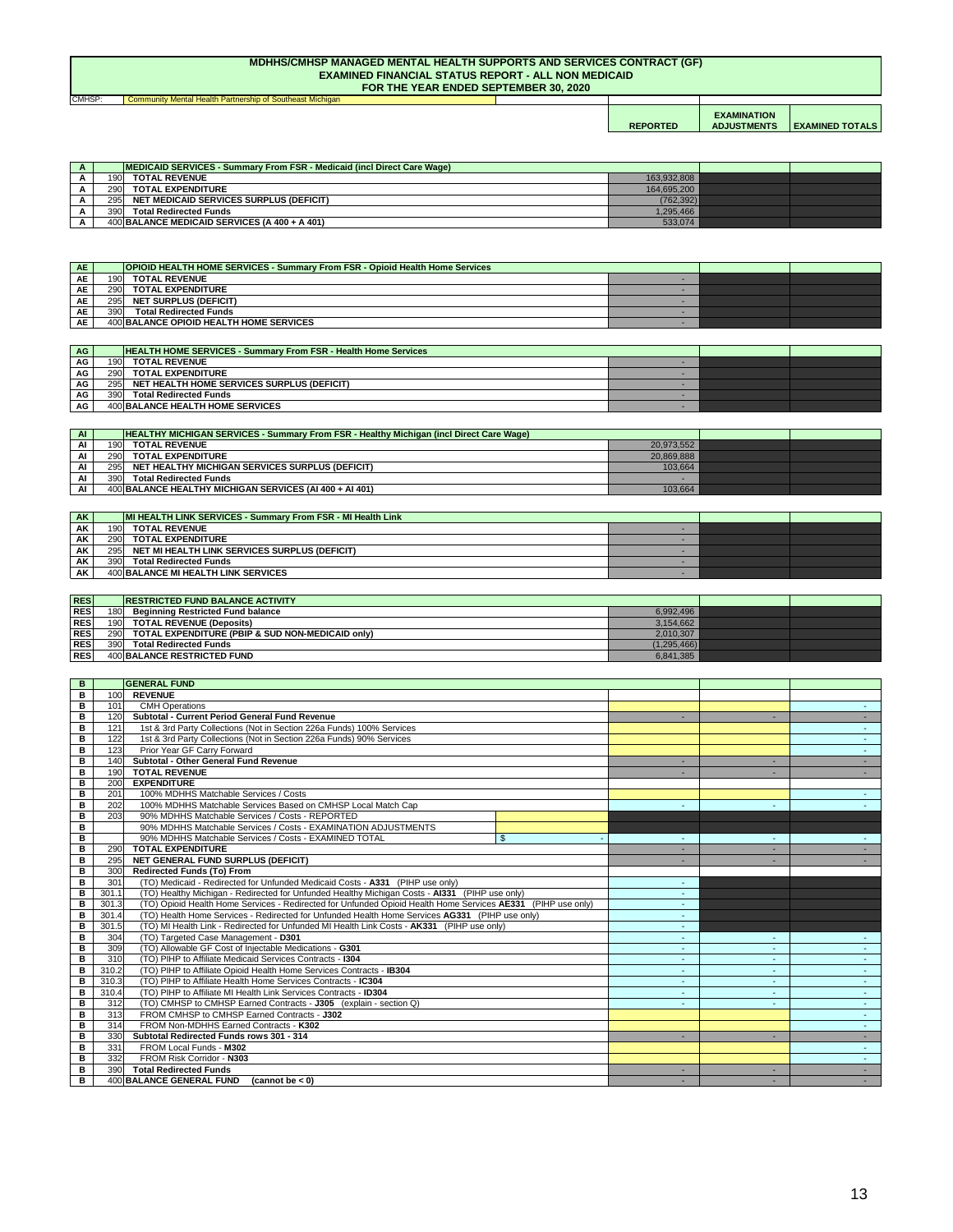**Community Mental Health Partnership of Southeast Michigan REPORTED EXAMINATION ADJUSTMENTS EXAMINED TOTALS** CMHSP:

#### **MDHHS/CMHSP MANAGED MENTAL HEALTH SUPPORTS AND SERVICES CONTRACT (GF) EXAMINED FINANCIAL STATUS REPORT - ALL NON MEDICAID FOR THE YEAR ENDED SEPTEMBER 30, 2020**

**E**

**F**

| G |                  | <b>INJECTABLE MEDICATIONS</b>                   |  |  |
|---|------------------|-------------------------------------------------|--|--|
|   | 190 <sub>I</sub> | Revenue                                         |  |  |
|   | 290              | Expenditure                                     |  |  |
|   | 295              | NET INJECTABLE MEDICATIONS (cannot be > 0)      |  |  |
|   | 300              | <b>Redirected Funds (To) From</b>               |  |  |
|   | 301              | FROM General Fund - B309                        |  |  |
|   | 302              | FROM Local Funds - M309                         |  |  |
|   | 390              | <b>Total Redirected Funds</b>                   |  |  |
|   |                  | $400$ BALANCE INJECTABLE MEDICATIONS (must = 0) |  |  |

# **INTENTIONALLY LEFT BLANK**

| A | <b>ANK</b><br><b>INTI</b><br>- -<br>ш<br>л. |  |  |
|---|---------------------------------------------|--|--|
|   |                                             |  |  |

|   | <b>MDHHS EARNED CONTRACTS</b><br>H |                                                                  |                          |  |  |  |  |  |
|---|------------------------------------|------------------------------------------------------------------|--------------------------|--|--|--|--|--|
|   |                                    |                                                                  |                          |  |  |  |  |  |
| н | 100                                | <b>REVENUE</b>                                                   |                          |  |  |  |  |  |
| н | 101                                | Comprehensive Services for Behavioral Health                     | 6,958,185                |  |  |  |  |  |
| H | 102                                | Housing and Homeless Services                                    |                          |  |  |  |  |  |
| н | 103                                | Pilot Programs for Juvenile Justice Diversion                    |                          |  |  |  |  |  |
| н | 104                                | <b>Mental Health Diversion Council</b>                           |                          |  |  |  |  |  |
| н | 105                                | Projects for Assistance in Transition from Homelessness          | ٠                        |  |  |  |  |  |
| н | 106                                | Regional Perinatal Collaborative                                 |                          |  |  |  |  |  |
| н | 107                                | Substance Abuse & Mental Health COVID-19 Grant Program           | $\overline{\phantom{a}}$ |  |  |  |  |  |
| H | 108                                | Coronavirus (COVID-2019) Community Mental Health Support Program |                          |  |  |  |  |  |
| н | 150                                | Other MDHHS Earned Contracts (describe):                         |                          |  |  |  |  |  |
| Н | 151                                | Other MDHHS Earned Contracts (describe):                         |                          |  |  |  |  |  |
| н | 190                                | <b>TOTAL REVENUE</b>                                             | 6,958,185                |  |  |  |  |  |
| н | 200                                | <b>EXPENDITURE</b>                                               |                          |  |  |  |  |  |
| н | 201                                | Comprehensive Services for Behavioral Health                     | 6,958,185                |  |  |  |  |  |
| н | 202                                | Housing and Homeless Services                                    |                          |  |  |  |  |  |
| H | 203                                | Pilot Programs for Juvenile Justice Diversion                    | ٠                        |  |  |  |  |  |
| н | 204                                | <b>Mental Health Diversion Council</b>                           | ٠                        |  |  |  |  |  |
| н | 205                                | Projects for Assistance in Transition from Homelessness          |                          |  |  |  |  |  |
| н | 206                                | Regional Perinatal Collaborative                                 |                          |  |  |  |  |  |
| н | 207                                | Substance Abuse & Mental Health COVID-19 Grant Program           | ٠                        |  |  |  |  |  |
| н | 208                                | Coronavirus (COVID-2019) Community Mental Health Support Program | ٠                        |  |  |  |  |  |
| H | 250                                | Other MDHHS Earned Contracts (describe):                         |                          |  |  |  |  |  |
| Н | 251                                | Other MDHHS Earned Contracts (describe):                         |                          |  |  |  |  |  |
| н | 290                                | <b>TOTAL EXPENDITURE</b>                                         | 6,958,185                |  |  |  |  |  |
| н |                                    | 400 BALANCE MDHHS EARNED CONTRACTS (cannot be < 0)               |                          |  |  |  |  |  |

| $\mathbf{D}$ |                  | <b>TARGETED CASE MANAGEMENT - (GHS Only)</b>               |  |  |
|--------------|------------------|------------------------------------------------------------|--|--|
| D            | 190 I            | Revenue                                                    |  |  |
|              | 290              | Expenditure                                                |  |  |
|              | 295              | NET TARGETED CASE MANAGEMENT (cannot be > 0)               |  |  |
|              | 300 <sup>-</sup> | <b>Redirected Funds (To) From</b>                          |  |  |
|              | 301              | FROM General Fund - B304                                   |  |  |
|              | 302 <sub>1</sub> | FROM Local Funds - M304                                    |  |  |
|              | 303              | (TO) CMHSP to CMHSP Earned Contracts - J304.4              |  |  |
|              | 304              | FROM CMHSP to CMHSP Earned Contracts - J303.4              |  |  |
|              | 390 <sup> </sup> | <b>Total Redirected Funds</b>                              |  |  |
|              |                  | 400 BALANCE TARGETED CASE MANAGEMENT (GHS Only) (must = 0) |  |  |

| IB | <b>PIHP to AFFILIATE OPIOID HEALTH HOME SERVICES CONTRACTS - CMHSP USE ONLY</b>      |  |  |
|----|--------------------------------------------------------------------------------------|--|--|
| IB | Revenue - Medicaid Opioid Health Home Services - from PIHP<br>1901                   |  |  |
| IB | Expenditure - Medicaid Opioid Health Home Services<br>290                            |  |  |
| IB | NET PIHP to AFFILIATE OPIOID HEALTH HOME SERVICES CONTRACTS SURPLUS (DEFICIT)<br>295 |  |  |
| IB | <b>Redirected Funds (To) From</b><br>300                                             |  |  |
| IB | FROM General Fund - B310.2<br>304                                                    |  |  |
| IB | FROM Local Funds - M309.3<br>306                                                     |  |  |
| ΙB | <b>Total Redirected Funds</b><br>390                                                 |  |  |
| IΒ | 400 BALANCE PIHP to AFFILIATE OPIOID HEALTH HOME SERVICES CONTRACTS (cannot be < 0)  |  |  |

|     | PIHP to AFFILIATE MEDICAID SERVICES CONTRACTS - CMHSP USE ONLY            |                          |    |  |
|-----|---------------------------------------------------------------------------|--------------------------|----|--|
| 100 | <b>REVENUE</b>                                                            |                          |    |  |
| 101 | Revenue - from PIHP Medicaid (incl Direct Care Wage)                      |                          |    |  |
| 104 | Revenue - from PIHP Healthy Michigan Plan (incl Direct Care Wage)         |                          |    |  |
| 122 | 1st & 3rd Party Collections - Medicare/Medicaid Consumers - Affiliate     |                          |    |  |
| 123 | 1st & 3rd Party Collections - Healthy Michigan Plan Consumers - Affiliate |                          |    |  |
| 190 | <b>TOTAL REVENUE</b>                                                      |                          |    |  |
| 201 | Expenditure - Medicaid (incl Direct Care Wage)                            | $\overline{\phantom{a}}$ |    |  |
| 202 | Expenditure - Healthy Michigan Plan (incl Direct Care Wage)               |                          |    |  |
| 203 | Expenditure - MI Health Link (Medicaid) Services (incl Direct Care Wage)  |                          |    |  |
| 290 | <b>TOTAL EXPENDITURE</b>                                                  |                          |    |  |
| 295 | NET PIHP to AFFILIATE MEDICAID SERVICES CONTRACTS SURPLUS (DEFICIT)       |                          |    |  |
| 300 | <b>Redirected Funds (To) From</b>                                         |                          |    |  |
| 301 | (TO) CMHSP to CMHSP Earned Contracts - J306                               | $\overline{\phantom{a}}$ | н. |  |
| 302 | FROM CMHSP to CMHSP Earned Contracts - J303                               |                          |    |  |
| 303 | FROM Non-MDHHS Earned Contracts - K303                                    |                          |    |  |
| 304 | FROM General Fund - B310                                                  |                          |    |  |
| 306 | FROM Local Funds - M309.1                                                 |                          |    |  |
| 390 | <b>Total Redirected Funds</b>                                             |                          |    |  |
|     | 400 BALANCE PIHP to AFFILIATE MEDICAID SERVICES CONTRACTS (must = 0)      |                          |    |  |

#### **OTHER FUNDING**

**INTENTIONALLY LEFT BLANK**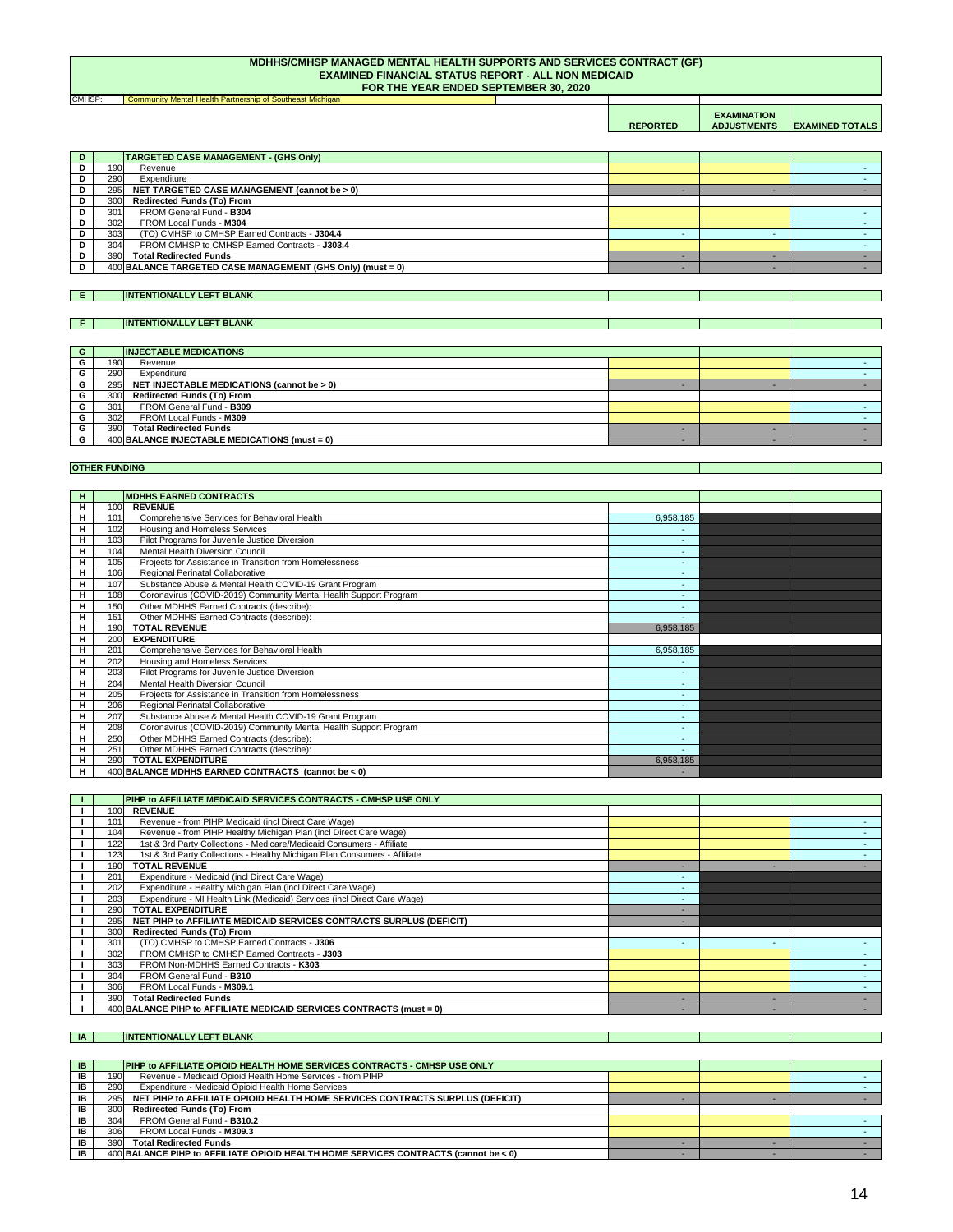| CMHSP: | Community Mental Health Partnership of Southeast Michigan |                 |                                          |                        |
|--------|-----------------------------------------------------------|-----------------|------------------------------------------|------------------------|
|        |                                                           | <b>REPORTED</b> | <b>EXAMINATION</b><br><b>ADJUSTMENTS</b> | <b>EXAMINED TOTALS</b> |

#### **MDHHS/CMHSP MANAGED MENTAL HEALTH SUPPORTS AND SERVICES CONTRACT (GF) EXAMINED FINANCIAL STATUS REPORT - ALL NON MEDICAID FOR THE YEAR ENDED SEPTEMBER 30, 2020**

**L INTENTIONALLY LEFT BLANK** 

| $\overline{1}$<br>$\bf{I}$ |     | <b>NON-MDHHS EARNED CONTRACTS</b> |  |  |
|----------------------------|-----|-----------------------------------|--|--|
| $\mathbf{z}$<br>-          | 190 | Revenue                           |  |  |

| K | 290   | Expenditure                                                      |  |  |
|---|-------|------------------------------------------------------------------|--|--|
| K | 295   | NET NON-MDHHS EARNED CONTRACTS SURPLUS (DEFICIT)                 |  |  |
| K | 300   | <b>Redirected Funds (To) From</b>                                |  |  |
|   | 301   | (TO) Medicaid Services - A303 (PIHP use only)                    |  |  |
| Κ | 301.1 | (TO) Healthy Michigan - AI303 (PIHP use only)                    |  |  |
| K | 301.3 | (TO) MI Health Link - AK303 (PIHP use only)                      |  |  |
|   | 302   | (TO) General Fund - B314                                         |  |  |
| Κ | 303   | (TO) PIHP to Affiliate Medicaid Services Contracts - 1303        |  |  |
| Κ | 303.3 | (TO) PIHP to Affiliate MI Health Link Services Contracts - ID303 |  |  |
|   | 304   | (TO) Local Funds - M315                                          |  |  |
| ĸ | 305   | FROM Local Funds - M311                                          |  |  |
|   | 390   | <b>Total Redirected Funds</b>                                    |  |  |
|   |       | 400 BALANCE NON-MDHHS EARNED CONTRACTS (must = 0)                |  |  |

| M |                  | <b>LOCAL FUNDS</b>                                                                   |                          |  |           |
|---|------------------|--------------------------------------------------------------------------------------|--------------------------|--|-----------|
| M | 100              | <b>REVENUE</b>                                                                       |                          |  |           |
| M | 101              | <b>County Appropriation for Mental Health</b>                                        |                          |  |           |
| Μ | 102              | County Appropriation for Substance Abuse - Non Public Act 2 Funds                    |                          |  |           |
| M | 103              | Section 226 (a) Funds                                                                | $\overline{\phantom{0}}$ |  |           |
| Μ | 104              | Affiliate Local Contribution to State Medicaid Match Provided from CMHSP (PIHP only) | 1,259,140                |  | 1,259,140 |
| Μ | 105              | Medicaid Fee for Service Adjuster Payments                                           |                          |  |           |
| Μ | 106              | Local Grants                                                                         |                          |  |           |
|   | 107              | Interest                                                                             | 12,614                   |  | 12,614    |
| Μ | 108              | Intentionally left blank                                                             |                          |  |           |
| M | 109              | <b>SED Partner</b>                                                                   |                          |  |           |
| М | 110 <sup>1</sup> | All Other Local Funding                                                              | 100,302                  |  | 100,302   |
| M | 111              | Performance Bonus Incentive Pool (PBIP) Restricted Local Funding                     |                          |  |           |
| M | 190 <sub>I</sub> | <b>TOTAL REVENUE</b><br>1,372,056                                                    |                          |  | 1,372,056 |
| M | <b>200</b>       | <b>EXPENDITURE</b>                                                                   |                          |  |           |
| M | 201              | GF 10% Local Match                                                                   |                          |  |           |
|   | 202              | Reported Local match cap amount                                                      |                          |  |           |
|   |                  | Examination Adjustment Local match cap amount                                        |                          |  |           |

| IC  |     | <b>PIHP to AFFILIATE HEALTH HOME SERVICES CONTRACTS - CMHSP USE ONLY</b>     |  |  |
|-----|-----|------------------------------------------------------------------------------|--|--|
| IC. | 190 | Revenue - Medicaid Health Home Services - from PIHP                          |  |  |
| IC  | 290 | Expenditure - Medicaid Health Home Services                                  |  |  |
| IC. | 295 | NET PIHP to AFFILIATE HEALTH HOME SERVICES CONTRACTS SURPLUS (DEFICIT)       |  |  |
| ΙC  | 300 | <b>Redirected Funds (To) From</b>                                            |  |  |
| IC. | 304 | FROM General Fund - B310.3                                                   |  |  |
| IC. | 306 | FROM Local Funds - M309.4                                                    |  |  |
| IC. | 390 | <b>Total Redirected Funds</b>                                                |  |  |
| IC. |     | 400 BALANCE PIHP to AFFILIATE HEALTH HOME SERVICES CONTRACTS (cannot be < 0) |  |  |

| ID | PIHP to AFFILIATE MI HEALTH LINK SERVICES CONTRACTS - CMHSP USE ONLY             |  |  |
|----|----------------------------------------------------------------------------------|--|--|
| ID | <b>REVENUE</b><br>100                                                            |  |  |
| ID | Revenue - MI Health Link - from PIHP<br>101                                      |  |  |
| ID | 1st & 3rd Party Collections - MI Health Link Consumers - Affiliate<br>122        |  |  |
| ID | <b>TOTAL REVENUE</b><br>190                                                      |  |  |
| ID | <b>EXPENDITURE</b><br>200l                                                       |  |  |
| ID | 201<br>Expenditure                                                               |  |  |
| ID | 202<br>Intentionally left blank                                                  |  |  |
| ID | <b>TOTAL EXPENDITURE</b><br>290                                                  |  |  |
| ID | NET PIHP to AFFILIATE MI HEALTH LINK SERVICES CONTRACTS SURPLUS (DEFICIT)<br>295 |  |  |
| ID | <b>Redirected Funds (To) From</b><br>300                                         |  |  |
| ID | (TO) CMHSP to CMHSP Earned Contracts - J306.3<br>301                             |  |  |
| ID | FROM CMHSP to CMHSP Earned Contracts - J303.3<br>302                             |  |  |
| ID | 303<br>FROM Non-MDHHS Earned Contracts - K303.3                                  |  |  |
| ID | 304<br>FROM General Fund - B310.4                                                |  |  |
| ID | 306<br>FROM Local Funds - M309.5                                                 |  |  |
| ID | 390I<br><b>Total Redirected Funds</b>                                            |  |  |
| ID | 400 BALANCE PIHP to AFFILIATE MI HEALTH LINK SERVICES CONTRACTS (must = 0)       |  |  |

|       | <b>CMHSP to CMHSP EARNED CONTRACTS</b>                           |        |  |
|-------|------------------------------------------------------------------|--------|--|
| 190   | Revenue                                                          |        |  |
| 290   | Expenditure                                                      |        |  |
| 295   | NET CMHSP to CMHSP EARNED CONTRACTS SURPLUS (DEFICIT)            |        |  |
| 300   | <b>Redirected Funds (To) From</b>                                |        |  |
| 301   | (TO) Medicaid Services - A302 (PIHP use only)                    | $\sim$ |  |
| 301.1 | (TO) Healthy Michigan - AI302 (PIHP use only)                    |        |  |
| 301.3 | (TO) MI Health Link - AK302 (PIHP use only)                      |        |  |
| 302   | (TO) General Fund - B313                                         |        |  |
| 303   | (TO) PIHP to Affiliate Medicaid Services Contracts - 1302        |        |  |
| 303.3 | (TO) PIHP to Affiliate MI Health Link Services Contracts - ID302 |        |  |
| 303.4 | (TO) Targeted Case Management - D304                             |        |  |
| 304   | FROM Medicaid Services - A301 (PIHP use only)                    |        |  |
| 304.1 | FROM Healthy Michigan - AI301 (PIHP use only)                    |        |  |
| 304.3 | FROM MI Health Link - AK301 (PIHP use only)                      |        |  |
| 304.4 | FROM Targeted Case Management - D303                             |        |  |
| 305   | FROM General Fund - B312                                         |        |  |
| 306   | FROM PIHP to Affiliate Medicaid Services Contracts - 1301        |        |  |
| 306.3 | FROM PIHP to MI Health Link Services Contracts - ID301           |        |  |
| 307   | FROM Local Funds - M310                                          |        |  |
| 390   | <b>Total Redirected Funds</b>                                    |        |  |
|       | 400 BALANCE CMHSP to CMHSP EARNED CONTRACTS (must = 0)           |        |  |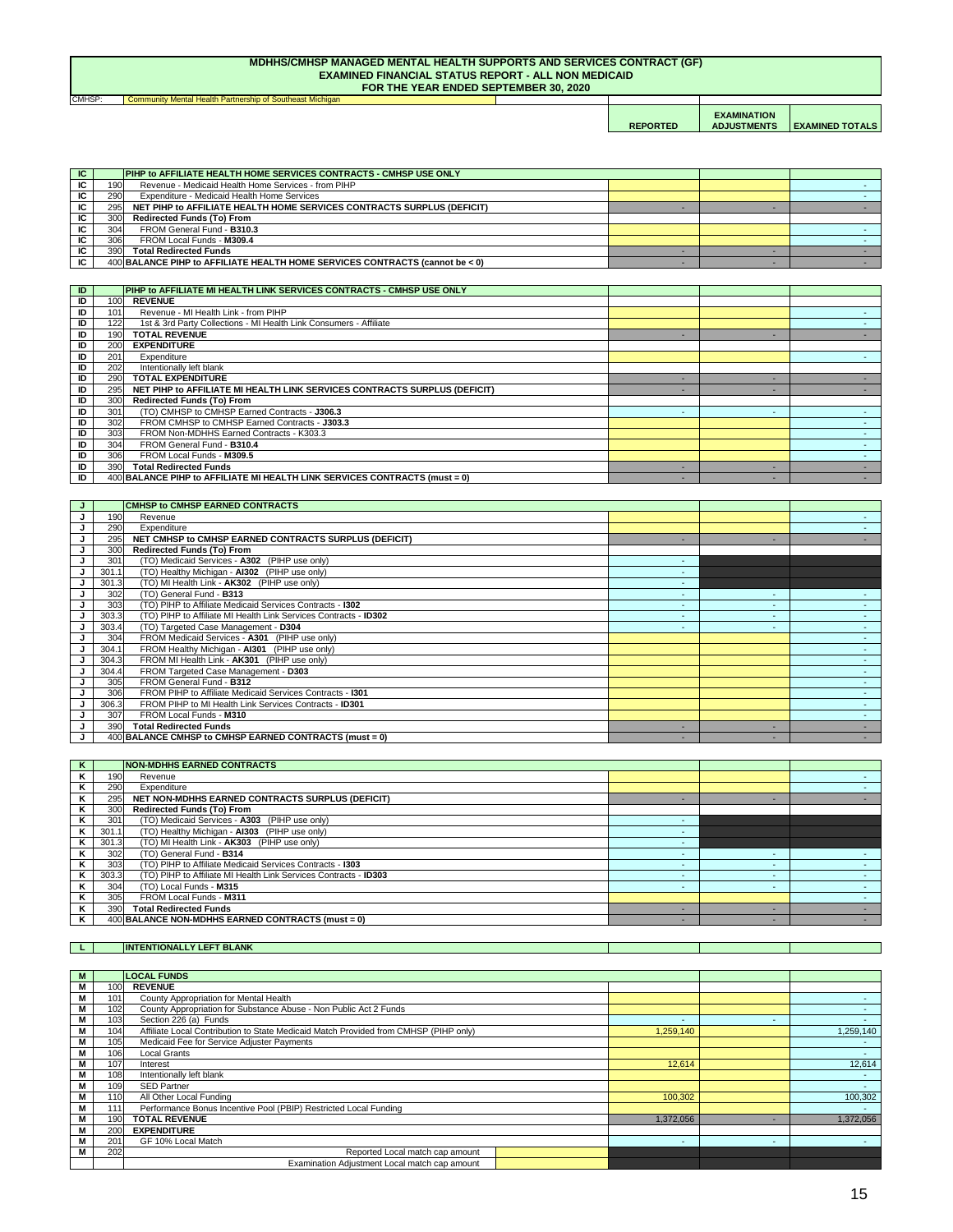**Community Mental Health Partnership of Southeast Michigan REPORTED EXAMINATION ADJUSTMENTS EXAMINED TOTALS** CMHSP:

#### **MDHHS/CMHSP MANAGED MENTAL HEALTH SUPPORTS AND SERVICES CONTRACT (GF) EXAMINED FINANCIAL STATUS REPORT - ALL NON MEDICAID FOR THE YEAR ENDED SEPTEMBER 30, 2020**

| Q                                                                                                                                                                                                                                            | <b>REMARKS</b>                                                                                                                                                                              |
|----------------------------------------------------------------------------------------------------------------------------------------------------------------------------------------------------------------------------------------------|---------------------------------------------------------------------------------------------------------------------------------------------------------------------------------------------|
| Q                                                                                                                                                                                                                                            | This section has been provided for the CMHSP to provide narrative descriptions as requested in the FSR instructions or where additional narrative would be meaningful to the CMHSP / MDHHS. |
|                                                                                                                                                                                                                                              |                                                                                                                                                                                             |
| Q                                                                                                                                                                                                                                            |                                                                                                                                                                                             |
| $\Omega$                                                                                                                                                                                                                                     |                                                                                                                                                                                             |
| $\overline{Q}$                                                                                                                                                                                                                               |                                                                                                                                                                                             |
|                                                                                                                                                                                                                                              |                                                                                                                                                                                             |
|                                                                                                                                                                                                                                              |                                                                                                                                                                                             |
| $\overline{q}$                                                                                                                                                                                                                               |                                                                                                                                                                                             |
|                                                                                                                                                                                                                                              |                                                                                                                                                                                             |
|                                                                                                                                                                                                                                              |                                                                                                                                                                                             |
| $\begin{array}{c c} \multicolumn{1}{c }{\textbf{O}} & \multicolumn{1}{c }{\textbf{O}} \\ \multicolumn{1}{c }{\textbf{O}} & \multicolumn{1}{c }{\textbf{O}} \\ \multicolumn{1}{c }{\textbf{O}} & \multicolumn{1}{c }{\textbf{O}} \end{array}$ |                                                                                                                                                                                             |
| Q                                                                                                                                                                                                                                            |                                                                                                                                                                                             |

|      | <b>GRAND TOTALS</b>                            |             |             |
|------|------------------------------------------------|-------------|-------------|
| 1901 | <b>GRAND TOTAL REVENUE</b>                     | 196,391,263 | 196,391,263 |
| 290  | <b>GRAND TOTAL EXPENDITURE</b>                 | 195,893,022 | 195,893,022 |
| 390  | <b>GRAND TOTAL REDIRECTED FUNDS (must = 0)</b> |             |             |
| 4001 | <b>NET INCREASE (DECREASE)</b>                 | 498,241     | 498,241     |

| $\mathbf{o}$ |     | <b>ACTIVITY NOT OTHERWISE REPORTED</b>                |  |  |
|--------------|-----|-------------------------------------------------------|--|--|
| $\mathbf{o}$ | 100 | <b>REVENUE</b>                                        |  |  |
| $\mathbf{o}$ | 101 | Other Revenue (describe):                             |  |  |
| $\mathbf{o}$ | 102 | Other Revenue (describe):                             |  |  |
| $\mathbf{o}$ | 103 | Other Revenue (describe):                             |  |  |
| $\mathbf{o}$ | 190 | <b>TOTAL REVENUE</b>                                  |  |  |
| $\mathbf{o}$ | 200 | <b>EXPENDITURE</b>                                    |  |  |
| $\mathbf{o}$ | 201 | Other Expenditure (describe):                         |  |  |
| $\mathbf{o}$ | 202 | Other Expenditure (describe):                         |  |  |
| $\mathbf{o}$ | 203 | Other Expenditure (describe):                         |  |  |
| $\mathbf{o}$ | 290 | <b>TOTAL EXPENDITURE</b>                              |  |  |
| $\mathbf{o}$ | 295 | NET ACTIVITY NOT OTHERWISE REPORTED SURPLUS (DEFICIT) |  |  |
| $\mathbf{o}$ | 300 | <b>Redirected Funds (To) From</b>                     |  |  |
| $\mathbf{o}$ | 302 | FROM Local Funds - M313                               |  |  |
| $\mathbf{o}$ | 390 | <b>Total Redirected Funds</b>                         |  |  |
| $\mathbf{o}$ |     | 400 BALANCE ACTIVITY NOT OTHERWISE REPORTED           |  |  |

|                |       | Examinted Total Local match cap amount<br>$\mathcal{S}$<br>$\sim$             |                          |    |                 |
|----------------|-------|-------------------------------------------------------------------------------|--------------------------|----|-----------------|
| M              | 203   | GF Local Match Capped per MHC 330.1308                                        |                          |    |                 |
| M              | 204   | <b>Local Cost for State Provided Services</b>                                 |                          |    | $\sim$ 10 $\pm$ |
| Μ              | 205   | Local Contribution to State Medicaid Match (CMHSP Contribution Only)          |                          |    |                 |
| M              | 206   | Local Contribution to State Medicaid Match on Behalf of Affiliate (PIHP Only) | 1,259,140                |    | 1,259,140       |
| M              | 207   | Local Match to Grants and MDHHS Earned Contracts                              |                          |    |                 |
| M              | 208   | Intentionally left blank                                                      |                          |    | $\sim$          |
| M              | 209   | <b>Local Only Expenditures</b>                                                | 100,302                  |    | 100,302         |
| M              | 290   | <b>TOTAL EXPENDITURE</b>                                                      | 1,359,442                | ۰  | 1,359,442       |
| M              | 295   | <b>NET LOCAL FUNDS SURPLUS (DEFICIT)</b>                                      | 12,614                   |    | 12,614          |
| M              | 300   | <b>Redirected Funds (To) From</b>                                             |                          |    |                 |
| M              | 301   | (TO) Medicaid Services - A332 (PIHP use only)                                 | $\sim$                   |    |                 |
| M              | 301.1 | (TO) Healthy Michigan - AI332 (PIHP use only)                                 |                          |    |                 |
| M              | 301.3 | (TO) Opioid Health Home Services - AE332 (PIHP use only)                      |                          |    |                 |
| M              | 301.4 | (TO) Health Home Services - AG332 (PIHP use only)                             | $\sim$                   |    |                 |
| M              | 301.5 | (TO) MI Health Link - AK332 (PIHP use only)                                   | $\sim$                   |    |                 |
| M              | 302   | (TO) General Fund - B331                                                      | $\overline{\phantom{a}}$ |    |                 |
| M              | 304   | (TO) Targeted Case Management - D302                                          | $\sim$                   | ٠  | $\sim$          |
| $\overline{M}$ | 309   | (TO) Injectable Medications - G302                                            |                          |    |                 |
| M              | 309.1 | (TO) PIHP to Affiliate Medicaid Services Contracts - 1306                     | $\sim$                   | ٠  | $\sim 10$       |
| M              | 309.3 | (TO) PIHP to Affiliate Opioid Health Home Services Contracts - IB306          |                          |    | $\sim$ .        |
| M              | 309.4 | (TO) PIHP to Affiliate Health Home Services Contracts - IC306                 | $\sim$                   | ٠  | $\sim 10$       |
| M              | 309.5 | (TO) PIHP to Affiliate MI Health Link Services Contracts - ID306              |                          |    | $\sim$          |
| M              | 310   | (TO) CMHSP to CMHSP Earned Contracts - J307                                   |                          | ۰. | $\sim$          |
| M              | 311   | (TO) Non-MDHHS Earned Contracts - K305                                        |                          |    | $\sim$          |
| M              | 313   | (TO) Activity Not Otherwise Reported - 0302                                   | ٠                        |    | $\sim$          |
| M              | 313.3 | FROM MI Health Link (Medicare) - AK336 - (PIHP use only)                      |                          |    | $\sim$          |
| M              | 315   | FROM Non-MDHHS Earned Contracts - K304                                        |                          |    | $\sim$          |
| M              | 390   | <b>Total Redirected Funds</b>                                                 |                          |    |                 |
| M              |       | <b>400 BALANCE LOCAL FUNDS</b>                                                | 12,614                   |    | 12,614          |

| N. |       | <b>RISK CORRIDOR</b>                                                       |  |  |
|----|-------|----------------------------------------------------------------------------|--|--|
| N  | 100   | <b>REVENUE</b>                                                             |  |  |
| N  | 101   | Stop/Loss Insurance                                                        |  |  |
| N  | 102   | Medicaid ISF for PIHP Share Risk Corridor                                  |  |  |
| N  | 103   | MDHHS for MDHHS Share of Medicaid Risk Corridor                            |  |  |
| N  | 104   | Restricted Fund balance for PIHP Share Risk Corridor                       |  |  |
| N  | 190   | <b>TOTAL REVENUE</b>                                                       |  |  |
| N  | 300   | <b>Redirected Funds (To) From</b>                                          |  |  |
| N  | 301   | (TO) Medicaid Services - PIHP Share - A333 (PIHP use only)                 |  |  |
| N  | 301.1 | (TO) Healthy Michigan - PIHP Share - AI333 (PIHP use only)                 |  |  |
| N. | 301.2 | (TO) Restricted Fund balance for PIHP Share - A335 & AI335 (PIHP use only) |  |  |
| N  | 302   | (TO) Medicaid Services - MDHHS Share - A334 (PIHP use only)                |  |  |
| N  | 302.1 | (TO) Healthy Michigan - MDHHS Share - AI334 (PIHP use only)                |  |  |
| N  | 303   | (TO) General Fund - B332                                                   |  |  |
| N  | 390   | <b>Total Redirected Funds</b>                                              |  |  |
| N  |       | $400$ BALANCE RISK CORRIDOR (must = 0)                                     |  |  |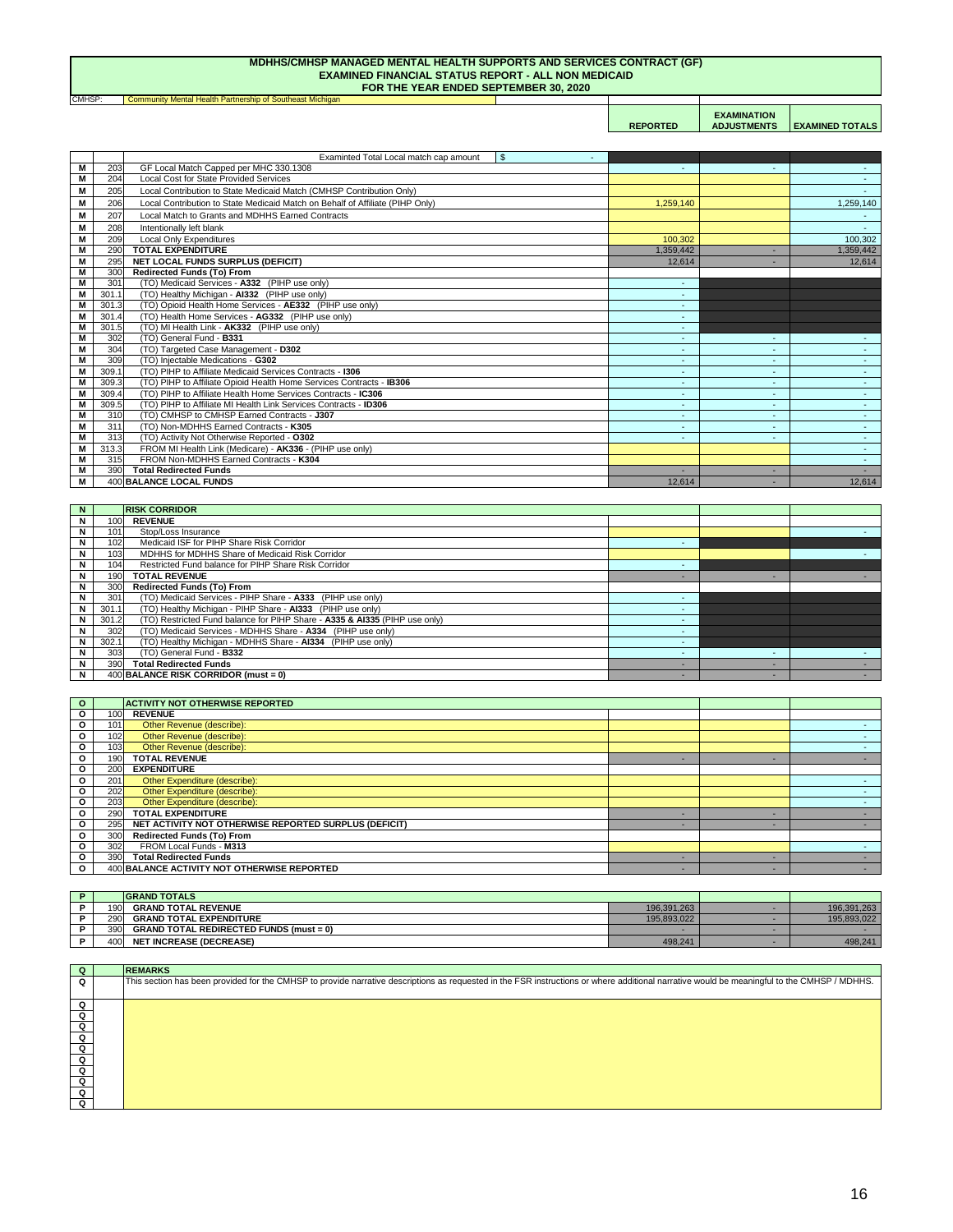|        |                          |                                                                                                                                    |                              | <b>MDHHS/CMHSP MANAGED MENTAL HEALTH SUPPORTS AND SERVICES CONTRACT (GF)</b>                               |                 |                     |                           |                               |
|--------|--------------------------|------------------------------------------------------------------------------------------------------------------------------------|------------------------------|------------------------------------------------------------------------------------------------------------|-----------------|---------------------|---------------------------|-------------------------------|
|        |                          |                                                                                                                                    |                              | <b>EXAMINED FINANCIAL STATUS REPORT - ALL NON MEDICAID - SUPPLEMENTAL</b>                                  |                 |                     |                           |                               |
| CMHSP: |                          | Community Mental Health Partnership of Southeast Michigan                                                                          |                              | FOR THE YEAR ENDED SEPTEMBER 30, 2020                                                                      |                 |                     |                           |                               |
|        |                          |                                                                                                                                    |                              |                                                                                                            |                 |                     |                           |                               |
|        |                          |                                                                                                                                    |                              |                                                                                                            |                 |                     |                           |                               |
|        |                          | H MDHHS EARNED CONTRACTS                                                                                                           |                              |                                                                                                            | <b>Column A</b> | <b>Column B</b>     | <b>Column C</b>           |                               |
|        | <b>Grant</b>             |                                                                                                                                    |                              |                                                                                                            |                 |                     |                           |                               |
|        | Program                  |                                                                                                                                    | <b>Project</b>               |                                                                                                            |                 |                     |                           |                               |
| H      | Code                     | <b>Grant Program Title</b>                                                                                                         | Code                         | <b>Project Title</b>                                                                                       | <b>REVENUE</b>  | <b>EXPENDITURES</b> | <b>BALANCE</b>            |                               |
| H      | <b>CBH</b>               | Comprehensive Services for Behavioral Health                                                                                       | <b>ABHS</b>                  | Asian Behavioral Health Services                                                                           |                 |                     | $\sim$                    | $Must = 0$                    |
| H<br>H | <b>CBH</b><br><b>CBH</b> | Comprehensive Services for Behavioral Health<br>Comprehensive Services for Behavioral Health                                       | <b>BCDP</b><br><b>BHC</b>    | <b>Branch County Diversion Project</b><br>Behavioral Health Consultant                                     |                 |                     | $\sim$<br>$\sim$          | $Must = 0$<br>$Must = 0$      |
| H      | <b>CBH</b>               | Comprehensive Services for Behavioral Health                                                                                       | <b>BHSNA</b>                 | Behavioral Health Services for Native Americans                                                            |                 |                     | $\sim$                    | $Must = 0$                    |
| H      | <b>CBH</b>               | Comprehensive Services for Behavioral Health                                                                                       | <b>BHSVV</b>                 | Behavioral Health Services for Vietnam Veterans                                                            |                 |                     | $\sim$                    | $Must = 0$                    |
| H      | <b>CBH</b>               | Comprehensive Services for Behavioral Health                                                                                       | CG                           | Community Grant                                                                                            | 3,229,012       | 3,229,012           | $\sim$                    | $Must = 0$                    |
| H      | <b>CBH</b>               | Comprehensive Services for Behavioral Health                                                                                       | <b>CLUB</b>                  | Clubhouse Engagement                                                                                       | 35,420          | 35,420              | $\sim$                    | $Must = 0$                    |
| H<br>H | <b>CBH</b><br><b>CBH</b> | Comprehensive Services for Behavioral Health<br>Comprehensive Services for Behavioral Health                                       | <b>CRIM</b><br><b>CRMGT</b>  | <b>Criminal Justice</b>                                                                                    |                 |                     | $\sim$                    | $Must = 0$<br>$Must = 0$      |
| H      | <b>CBH</b>               | Comprehensive Services for Behavioral Health                                                                                       | <b>CSC</b>                   | Care Management<br>Child System of Care                                                                    |                 |                     | $\sim$<br>$\sim$ 10 $\pm$ | $Must = 0$                    |
| H      | <b>CBH</b>               | Comprehensive Services for Behavioral Health                                                                                       | DROP**                       |                                                                                                            |                 |                     | $\sim$ 10 $\pm$           | $Must = 0$                    |
| H      | <b>CBH</b>               | Comprehensive Services for Behavioral Health                                                                                       | DROP**                       |                                                                                                            |                 |                     | $\sim$ 10 $\pm$           | $Must = 0$                    |
| H      | <b>CBH</b>               | Comprehensive Services for Behavioral Health                                                                                       | DROP**                       |                                                                                                            |                 |                     | $\sim$                    | $Must = 0$                    |
| H      | <b>CBH</b>               | Comprehensive Services for Behavioral Health                                                                                       | <b>FIT</b>                   | <b>Fit Together</b>                                                                                        |                 |                     | $\sim$                    | $Must = 0$                    |
| H<br>H | <b>CBH</b><br><b>CBH</b> | Comprehensive Services for Behavioral Health<br>Comprehensive Services for Behavioral Health                                       | <b>GRT</b><br><b>HBHS</b>    | <b>Gambling Residential Treatment</b><br>Hispanic Behavioral Health Services                               |                 |                     | $\sim$<br>$\sim$          | $Must = 0$<br>$Must = 0$      |
| H      | <b>CBH</b>               | Comprehensive Services for Behavioral Health                                                                                       | <b>IHC</b>                   | Continuation and Expansion of Integrated Healthcare for CMHCM                                              |                 |                     | $\sim$                    | $Must = 0$                    |
| H      | <b>CBH</b>               | Comprehensive Services for Behavioral Health                                                                                       | <b>IMH</b>                   | Health Innovation in Manistee and Benzie Counties                                                          |                 |                     | $\sim$                    | $Must = 0$                    |
| H      | <b>CBH</b>               | Comprehensive Services for Behavioral Health                                                                                       | <b>JLDV</b>                  | <b>Jail Diversion</b>                                                                                      |                 |                     | $\sim$                    | $Must = 0$                    |
| H      | <b>CBH</b>               | Comprehensive Services for Behavioral Health                                                                                       | <b>LSHP</b>                  | Lead Safe Home Program Medicaid Outreach Project                                                           |                 |                     | $\sim$                    | $Must = 0$                    |
| H<br>H | <b>CBH</b><br><b>CBH</b> | Comprehensive Services for Behavioral Health<br>Comprehensive Services for Behavioral Health                                       | MHAJJ                        | MGDPP Michigan Gambling Disorder Prevention Project<br>Mental Health Access and Juvenile Justice Diversion | 42,674          | 42,674              | $\sim$<br>$\sim$          | $Must = 0$<br>$Must = 0$      |
| H      | <b>CBH</b>               | Comprehensive Services for Behavioral Health                                                                                       | <b>MHFA</b>                  | Mental Health First Aid                                                                                    |                 |                     | $\sim$                    | $Must = 0$                    |
| H      | <b>CBH</b>               | Comprehensive Services for Behavioral Health                                                                                       |                              | MHJJSE   Mental Health and Juvenile Justice Screening Expansion                                            |                 |                     | $\sim$                    | $Must = 0$                    |
| H      | <b>CBH</b>               | Comprehensive Services for Behavioral Health                                                                                       |                              | MHJJSP   Mental Health Juvenile Justice Screening Project                                                  |                 |                     | $\sim$                    | $Must = 0$                    |
| H      | <b>CBH</b>               | Comprehensive Services for Behavioral Health                                                                                       | <b>MHTC</b>                  | 58th District Mental Health Court Expansion                                                                |                 |                     | $\sim$                    | $Must = 0$                    |
| H      | <b>CBH</b>               | Comprehensive Services for Behavioral Health                                                                                       | <b>MICHT</b>                 | Michigan Healthy Transitions                                                                               |                 |                     | $\sim$                    | $Must = 0$                    |
| H<br>H | <b>CBH</b><br><b>CBH</b> | Comprehensive Services for Behavioral Health<br>Comprehensive Services for Behavioral Health                                       | <b>MSOR</b><br><b>MYTIE</b>  | Michigan State Opioid Response<br>Michigan Youth Treatment Improvement & Enhancement PIHP                  | 810,184         | 810,184             | $\sim$<br>$\sim$          | $Must = 0$<br>$Must = 0$      |
| H      | <b>CBH</b>               | Comprehensive Services for Behavioral Health                                                                                       | <b>NCC</b>                   | Enhanced Nutrition Care Coordination and Medical Culinary Ed Prgms                                         |                 |                     | $\sim$                    | $Must = 0$                    |
| H      | <b>CBH</b>               | Comprehensive Services for Behavioral Health                                                                                       | <b>OBRA</b>                  | <b>Pre-Admission Screening Annual Resident Reviews</b>                                                     |                 |                     | $\sim$                    | $Must = 0$                    |
| H      | <b>CBH</b>               | Comprehensive Services for Behavioral Health                                                                                       | <b>OHHI</b>                  | Opioid Health Home Implementation                                                                          |                 |                     | $\sim$                    | $Must = 0$                    |
| H      | <b>CBH</b>               | Comprehensive Services for Behavioral Health                                                                                       |                              | OHHSO   Opioid Health Home Service Optimization                                                            |                 |                     | $\sim$                    | $Must = 0$                    |
| H<br>H | <b>CBH</b>               | Comprehensive Services for Behavioral Health                                                                                       | PA <sub>2</sub>              | Prevention                                                                                                 | 1,293,171       | 1,293,171           | $\sim$                    | $Must = 0$                    |
| H      | <b>CBH</b><br><b>CBH</b> | Comprehensive Services for Behavioral Health<br>Comprehensive Services for Behavioral Health                                       | <b>PCPCP</b><br><b>PDTOB</b> | <b>Psychiatric Consultantion to Primary Care Practices</b><br>Peer Driven Tobacco Cessation                | 4,000           | 4,000               | $\sim$<br>$\sim$          | $Must = 0$<br>$Must = 0$      |
| H      | <b>CBH</b>               | Comprehensive Services for Behavioral Health                                                                                       | <b>PFS</b>                   | <b>Partnership for Success</b>                                                                             |                 |                     | $\sim$                    | $Must = 0$                    |
| H      | <b>CBH</b>               | Comprehensive Services for Behavioral Health                                                                                       |                              | PIPBHC Promoting Integration of Primary and Behavioral Health Care                                         |                 |                     | $\sim$                    | $Must = 0$                    |
| H      | <b>CBH</b>               | Comprehensive Services for Behavioral Health                                                                                       | <b>PRTS</b>                  | <b>PMTO Regional Training and Support</b>                                                                  |                 |                     | $\sim$                    | $Must = 0$                    |
| H      | <b>CBH</b>               | Comprehensive Services for Behavioral Health                                                                                       | <b>RCVC</b>                  | <b>Recovery Conference</b>                                                                                 |                 |                     | $\sim$                    | $Must = 0$                    |
| H<br>H | <b>CBH</b><br><b>CBH</b> | Comprehensive Services for Behavioral Health<br>Comprehensive Services for Behavioral Health                                       | <b>RPTS</b><br><b>RT</b>     | Regional PMTO Training Support<br><b>Rural Transportation</b>                                              | 37,200          | 37,200              | $\sim$<br>$\sim$          | $Must = 0$<br>$Must = 0$      |
| H      | <b>CBH</b>               | Comprehensive Services for Behavioral Health                                                                                       | <b>RTTSE</b>                 | Infant and Early Childhood Mental Health Consultation.                                                     |                 |                     | $\sim$                    | $Must = 0$                    |
| H      | <b>CBH</b>               | Comprehensive Services for Behavioral Health                                                                                       | <b>SDA</b>                   | <b>State Disability Assistance</b>                                                                         | 18,000          | 18,000              | $\sim$                    | $Must = 0$                    |
| H      | <b>CBH</b>               | Comprehensive Services for Behavioral Health                                                                                       | <b>SFEP</b>                  | <b>First Episode Psychosis</b>                                                                             |                 |                     | $\sim$                    | $Must = 0$                    |
| H      | <b>CBH</b>               | Comprehensive Services for Behavioral Health                                                                                       |                              | SORAPF State Opioid Response-Opioid Abuse Prevention Fund                                                  |                 |                     | $\sim$                    | $Must = 0$                    |
| H      | <b>CBH</b>               | Comprehensive Services for Behavioral Health                                                                                       | <b>SORS</b>                  | State Opioid Response Supplemental                                                                         | 106,256         | 106,256             | $\sim$                    | $Must = 0$                    |
| H<br>H | <b>CBH</b><br><b>CBH</b> | Comprehensive Services for Behavioral Health<br>Comprehensive Services for Behavioral Health                                       | <b>SPTTA</b><br><b>STR</b>   | Statewide PMTO Training and TA<br>State Targeted Response                                                  | 521,933         | 521,933             | $\sim$<br>$\sim$          | $Must = 0$<br>$Must = 0$      |
| H      | <b>CBH</b>               | Comprehensive Services for Behavioral Health                                                                                       |                              | SUDADM Substance Use Disorder - Administration (ADM)                                                       | 315,927         | 315,927             | $\sim$                    | $Must = 0$                    |
| H      | <b>CBH</b>               | Comprehensive Services for Behavioral Health                                                                                       | <b>SUDT</b>                  | Substance Use Disorder Services - Tobacco                                                                  |                 |                     | $\sim$                    | $Must = 0$                    |
| H      | <b>CBH</b>               | Comprehensive Services for Behavioral Health                                                                                       | <b>TBRS</b>                  | Technology-Based Recovery Support                                                                          |                 |                     | $\sim$                    | $Must = 0$                    |
| H      | <b>CBH</b>               | Comprehensive Services for Behavioral Health                                                                                       | <b>TCR</b>                   | <b>Transportation to Crisis Residential</b>                                                                |                 |                     | $\sim$                    | $Must = 0$                    |
| H      | <b>CBH</b>               | Comprehensive Services for Behavioral Health                                                                                       | <b>TFCCT</b>                 | Trauma Focused CBT Coordination & Training                                                                 |                 |                     | $\sim$                    | $Must = 0$                    |
| H<br>H | <b>CBH</b><br><b>CBH</b> | Comprehensive Services for Behavioral Health<br>Comprehensive Services for Behavioral Health                                       | <b>TFCO</b><br>VET*          | <b>Treatment Foster Care Oregon</b>                                                                        | 82,185          | 82,185              | $\sim$<br>$\sim$          | $Must = 0$<br>$Must = 0$      |
| H      | <b>CBH</b>               | Comprehensive Services for Behavioral Health                                                                                       | <b>WSS</b>                   | Substance Use Disorder Services - Womens' Specialty Services                                               | 462,223         | 462,223             | $\sim$                    | $Must = 0$                    |
| H      |                          | <b>SUBTOTAL Comprehensive Services for Behavioral Health</b>                                                                       |                              |                                                                                                            | 6,958,185       | 6,958,185           | $\sim$                    | $Must = 0$                    |
| H      | <b>HHS</b>               | Housing and Homeless Services                                                                                                      | <b>PSH</b>                   | Permanent Supportive Housing Dedicated Plus                                                                |                 |                     | $\sim$                    | $Must = 0$                    |
| H      | <b>HHS</b>               | Housing and Homeless Services                                                                                                      | <b>RRP</b>                   | Consolidated Rapid Re-Housing                                                                              |                 |                     | $\sim$                    | $Must = 0$                    |
| H<br>H | <b>HHS</b>               | Housing and Homeless Services                                                                                                      | <b>SH</b>                    | Permanent Supportive Housing Statewide Leasing                                                             |                 |                     | $\sim$                    | $Must = 0$<br>$Must = 0$      |
| H      | <b>JJDPP</b>             | <b>SUBTOTAL Housing and Homeless Services</b><br>Pilot Programs for Juvenile Justice Diversion                                     | <b>JJDPP</b>                 | Pilot Programs for Juvenile Justice Diversion                                                              |                 | $\sim$              | $\sim$<br>$\sim$          | $Must = 0$                    |
| H      |                          | <b>SUBTOTAL Pilot Programs for Juvenile Justice Diversion</b>                                                                      |                              |                                                                                                            |                 |                     | $\sim$                    | $Must = 0$                    |
| H      | <b>MHDC</b>              | Mental Health Diversion Council Pilot Program                                                                                      | MHDC                         | Mental Health Diversion Council Pilot Program                                                              |                 |                     | $\sim$                    | $Must = 0$                    |
| H      |                          | MHDCS   Mental Health Diversion Council Special Initiatives                                                                        |                              | <b>MHDCS</b>   Mental Health Diversion Council Special Initiatives                                         |                 |                     | $\sim$                    | $Must = 0$                    |
| H      |                          | <b>SUBTOTAL Mental Health Diversion Council</b>                                                                                    |                              |                                                                                                            |                 | $\sim$              | $\sim$                    | $Must = 0$                    |
| H<br>H | <b>PATH</b>              | Projects for Assistance in Transition from Homelessness<br><b>SUBTOTAL Projects for Assistance in Transition from Homelessness</b> | <b>PATH</b>                  | Projects for Assistance in Transition from Homelessness                                                    |                 | $\sim$              | $\sim$<br>$\sim$          | $Must = 0$<br>$Must = 0$      |
| H      | <b>RPC</b>               | Regional Perinatal Collaborative                                                                                                   | <b>RPC</b>                   | Regional Perinatal Collaborative                                                                           |                 |                     | $\sim$                    | $Must = 0$                    |
| H      |                          | <b>SUBTOTAL Regional Perinatal Collaborative</b>                                                                                   |                              |                                                                                                            |                 | $\sim$              | $\sim$                    | $Must = 0$                    |
| H      |                          | SAMHC Substance Abuse & Mental Health COVID-19 Grant Program                                                                       |                              | SAMHC Substance Abuse & Mental Health COVID-19 Grant Program                                               |                 |                     | $\sim$                    | $Must = 0$                    |
| H      |                          | <b>SUBTOTAL Substance Abuse &amp; Mental Health COVID-19 Grant Program</b>                                                         |                              |                                                                                                            |                 | $\sim$              | $\sim$                    | $Must = 0$                    |
| H      |                          | CVCMH Coronavirus (COVID-2019) Community Mental Health Support Program                                                             |                              | CVCMH Coronavirus (COVID-2019) Community Mental Health Support Program                                     |                 |                     | $\sim$                    | Cannot be $< 0$               |
| H<br>H |                          | <b>SUBTOTAL Coronavirus (COVID-2019) Community Mental Health Support Program</b><br>Other MDHHS Earned Contracts (describe):       |                              |                                                                                                            |                 | $\sim$              | $\sim$                    | Cannot be $< 0$<br>$Must = 0$ |
| H      |                          | Other MDHHS Earned Contracts (describe):                                                                                           |                              |                                                                                                            |                 |                     | $\sim$                    | $Must = 0$                    |
| Н      |                          | <b>SUBTOTAL Other MDHHS Earned Contracts</b>                                                                                       |                              |                                                                                                            |                 |                     |                           | $Must = 0$                    |
|        |                          | H  BALANCE MDHHS EARNED CONTRACTS (cannot be $< 0$ )                                                                               |                              |                                                                                                            | 6,958,185       | 6,958,185           | $\sim$                    | Cannot be $< 0$               |

|   | <b>REMARKS</b>                                                                                                                                                                              |
|---|---------------------------------------------------------------------------------------------------------------------------------------------------------------------------------------------|
|   | This section has been provided for the CMHSP to provide narrative descriptions as requested in the FSR instructions or where additional narrative would be meaningful to the CMHSP / MDHHS. |
|   |                                                                                                                                                                                             |
|   |                                                                                                                                                                                             |
| Q |                                                                                                                                                                                             |
|   |                                                                                                                                                                                             |



17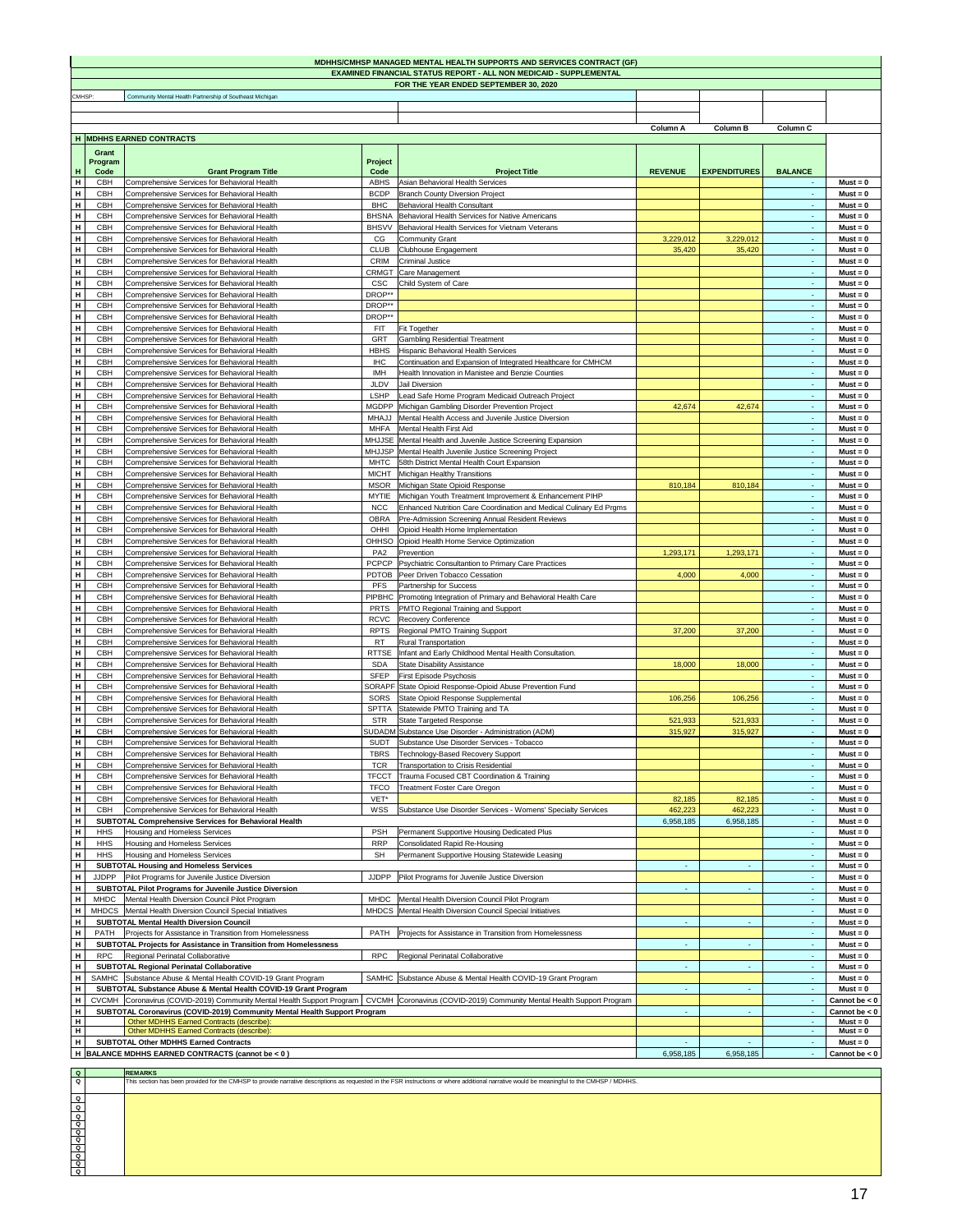There were no examination adjustments for the September 30, 2020 fiscal year.